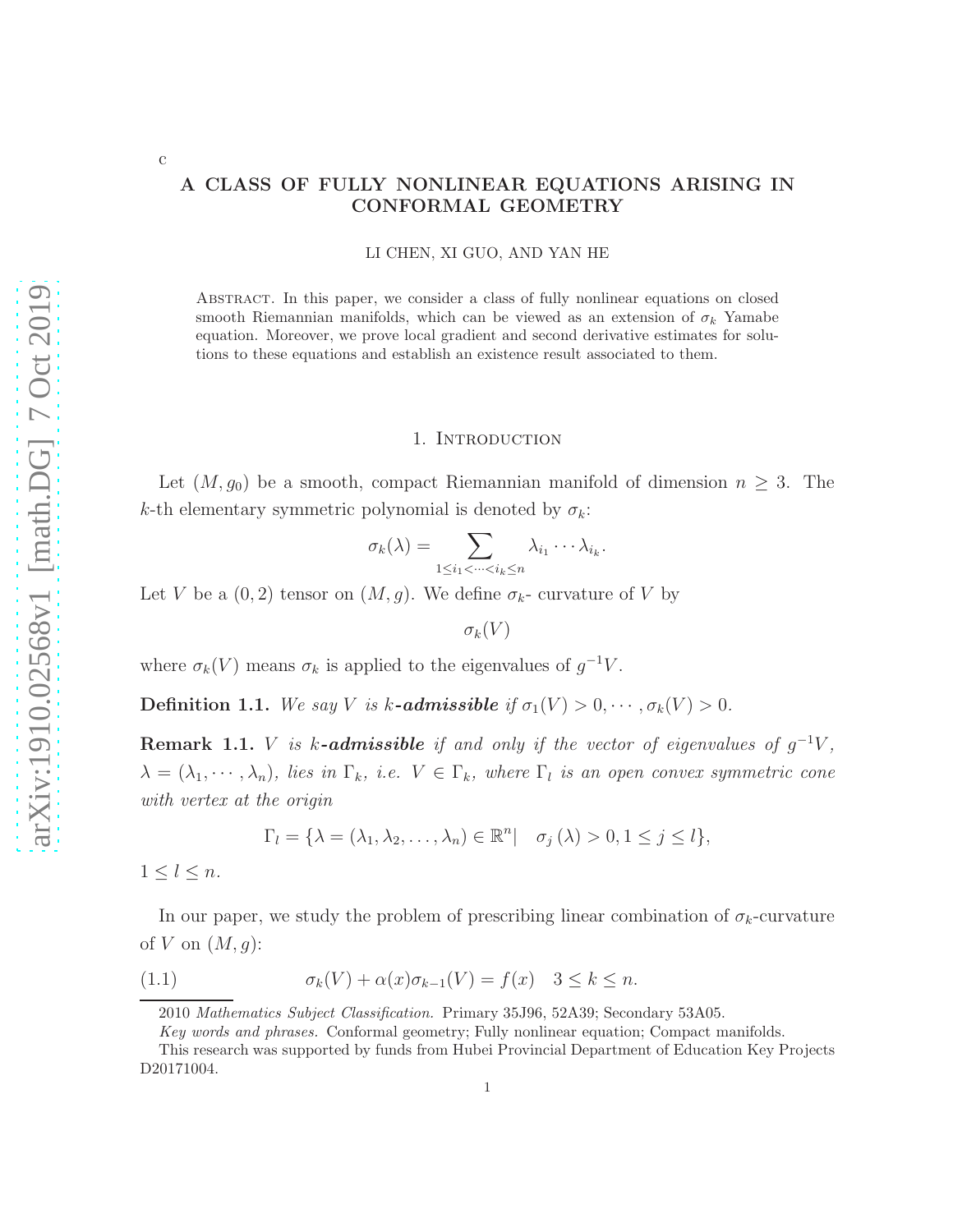where  $\alpha(x) \in C^{\infty}(M)$  and  $0 < f(x) \in C^{\infty}(M)$ , V is a  $(0, 2)$  symmetric tensor on  $(M, g)$ . It was introduced in Krylov [\[Kry95\]](#page-27-0). The author considered the case with  $\alpha(x) \leq 0$ and studied Dirichlet problem of the following degenerate equation in a  $(k-1)$ -convex domain  $D$  in  $\mathbb{R}^n$ ,

$$
\sigma_k(D^2u) = \sum_{l=0}^{k-1} \alpha_l(x)\sigma_l(D^2u),
$$

based on his observation that the above equation is elliptic in admissible  $\Gamma_k$  cone if all the coefficient  $\alpha_l(x) \geq 0$ . Recently, in [\[GZ19\]](#page-27-1) the authors studied

$$
\sigma_k(D^2u+uI) + \alpha(x)\sigma_{k-1}(D^2u+uI) = \sum_{l=0}^{k-2} \alpha_l \sigma_l(D^2u+uI) \quad \text{on} \quad \mathbb{S}^n,
$$

which arises in the problem of prescribing convex combination of area measures [\[Sch13\]](#page-28-0). And they also studied Krylov' equation. A key new feature they observed is that there is no sign requirement for the coefficient function  $\sigma_{k-1}$ . Thus, the proper admissible set of solutions of the equation is  $\Gamma_{k-1}$ , not  $\Gamma_k$ .

Denote by  $Ric_g$  and  $R_g$  the Ricci and scalar curvatures of g respectively. If we replace V with the Schouten tensor

<span id="page-1-0"></span>
$$
A_g = \frac{1}{n-2} \left( Ric_g - \frac{R_g}{2(n-1)} g \right)
$$

and take  $\alpha(x) = 0$  in [\(1.1\)](#page-0-0), it turns out to be a prescribing  $\sigma_k$ -scalar curvature equation which was first introduce by [\[V00\]](#page-28-1) and [\[V02\]](#page-28-2):

$$
\sigma_k(A_g) = f.
$$

When  $f = const.$ , [\(1.2\)](#page-1-0) is just the  $\sigma_k$ -Yamabe equation. In the past two decades, a great deal of mathematical effort has been devoted to the study of  $\sigma_k$ -Yamabe problem. For  $k = 1$  and  $f = const.$ , [\(1.2\)](#page-1-0) reduce to classical Yamabe problem. It has been solved by [\[Y60,](#page-28-3) [T68,](#page-28-4) [Au76,](#page-26-0) [S84,](#page-27-2) [E92\]](#page-26-1). In 2009, a remarkable result was proved by[\[BM09,](#page-26-2) [KMS09\]](#page-27-3) that the solution set of [\(1.2\)](#page-1-0) for  $k = 1$  is compact if and only if  $n \leq 24$ . For  $k \geq 2$ , Viaclovsky [\[V00\]](#page-28-1) established an important result, that the metric  $g_0$  is a critical point of the functional  $g \mapsto \int_M \sigma_k(A_g) dv_g$  restricted to the set of unit volume metrics if and only if  $\sigma_k(A_{g_0}) = const.$ , provided either (i)  $k \neq n/2$  and  $(M, g_0)$  is locally conformally flat or (ii)  $k = 2$ . In dimension 4, [\[CGY02a\]](#page-26-3) prove that if the Yamabe constant inf  $\frac{\tilde{g} \in [g]}{vol(\tilde{g})=1}$  $\int_M \sigma_1(A_{\tilde{g}})$ and  $\int_M \sigma_2(A_{g_0})$  are both positive, then we can find a conformal metric  $\tilde{g}$  such that  $\sigma_2(A_{\tilde{g}})$  is a positive constant. Later on, Guan-Wang and Li-Li proved that on locally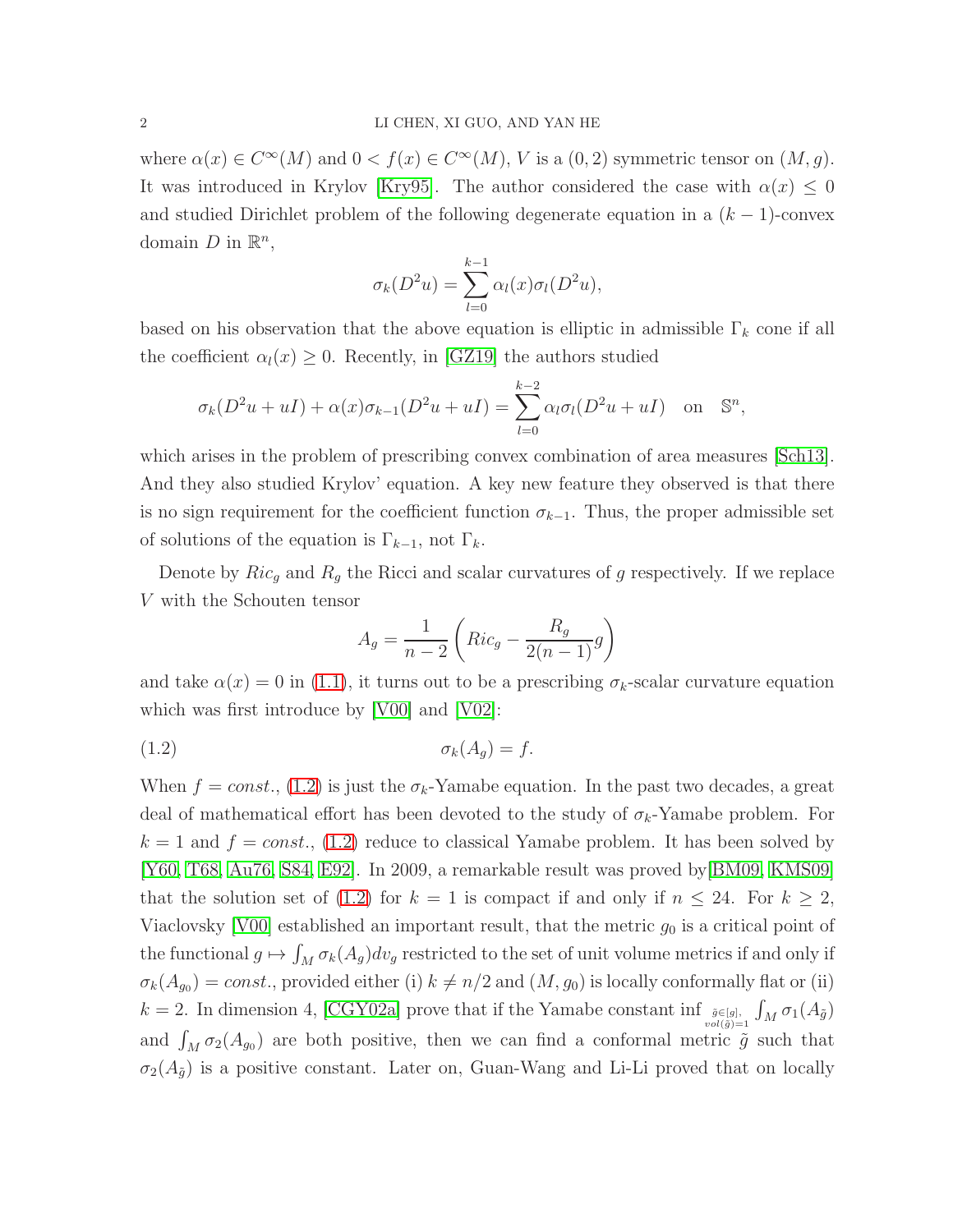conformally flat manifolds, the  $\sigma_{k}$ - Yamabe equation is solvable for  $k < n/2$  in [\[GW03b\]](#page-27-4) and [\[LL03\]](#page-27-5) respectively if  $\sigma_i(A_{g_0}) > 0$  for  $1 \leq i \leq k$ ; see also [\[STW07\]](#page-28-5). In [\[BV04\]](#page-26-4), the authors present a conformal variational characterization in dimension  $n = 2k$  of the equation  $\sigma_k(A_g) = constant$ . In [\[HL04\]](#page-27-6), the authors showed that a metric g on an *n*-dimensional ( $n \geq 5$ ) locally conformally flat manifold with volume one has constant sectional curvature if and only if  $g$  is a critical point of functional

$$
\mathcal{F}_2(g) = \int \sigma_2(A_g) dv_g
$$

restricted to the metrics of volume one and  $\mathcal{F}_2(g) > 0$ . In [\[GV07\]](#page-26-5) Gursky and Vioclovsky solved the prescribing curvature problem for  $k > n/2$  in affirmation, provided  $\sigma_i(A_{g_0}) > 0$ for  $1 \leq i \leq k$  and  $(M, g)$  is not conformally equivalent to a unit sphere. In [\[HLS08\]](#page-27-7), the authors proved some rigidity properties in terms of the curvature  $\sigma_k(A_q)$  on closed locally conformally flat manifolds under the assumption that  $A<sub>g</sub>$  is semi-positive definite for  $k \geq 3$  and  $Ric<sub>g</sub>$  is semi-positive definite. A remarkable result proved by Trudinger and Wang in [\[TW10\]](#page-28-6) asserts that the existence theorem and compactness of solutions to the  $\sigma_k$ − Yamabe problem for  $k = n/2$  hold true. For more general class of functions, including quotient curvature, were first considered by Lichnerowiczin[\[L58\]](#page-27-8). Then in [\[GLW10\]](#page-27-9), the authors consider the problem

$$
\frac{\sigma_2}{\sigma_1}(A_g) = f,
$$

where f is a given smooth function. They proved that, let  $g_0$  be a positive scalar curvature metric, then in its conformal class there is a conformal metric with  $\sigma_2(A_g)$  $\kappa\sigma_1(A_q)$ , for some constant  $\kappa$ . For the manifolds with boundary, Chen showed the variational property of the k-curvature and solved the k-Yamabe problem on locally conformally manifolds with umbilic boundary in [\[Chen09\]](#page-26-6). Related works include [\[Chen07,](#page-26-7) [HSh11\]](#page-27-10), etc..

For the manifolds with negative curvature, there are also many interesting results. In [\[GV03a\]](#page-26-8), the authors proved that every compact manifold with negative Ricci curvature is conformal to a metric g with det  $Ric_q = const.$  In [\[LiSh05\]](#page-27-11), the authors using a parabolic approach proved that there exists a conformal metric g such that  $\sigma_k(-Ric_g)$  = const. if  $-Ric_{g_0} \in \Gamma_k$ . For the manifolds with totally geodesic boundary, [\[ShY14\]](#page-28-7) showed that for some positive function  $f(x)$  and  $h < k$  there exists a conformal metric g such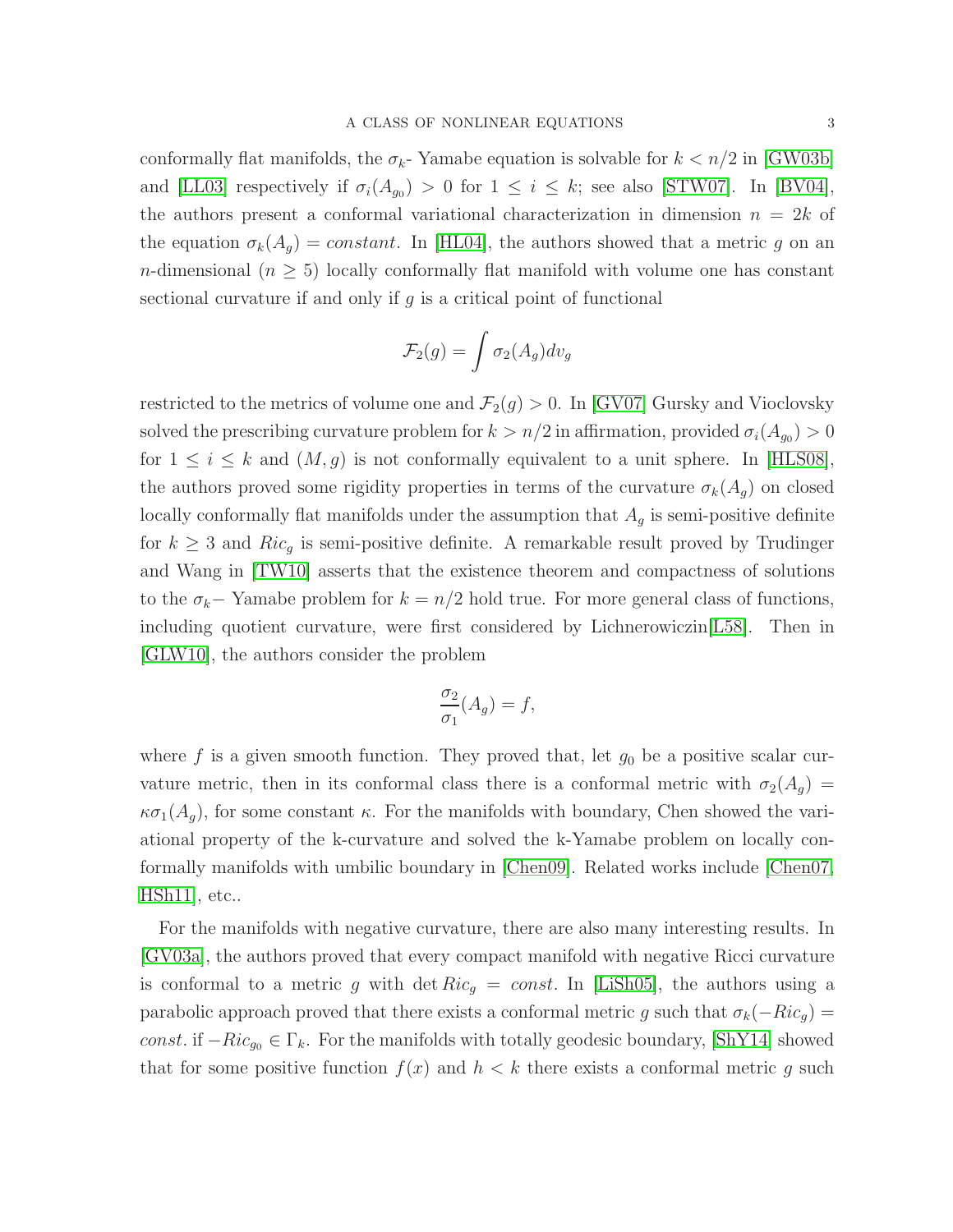that

<span id="page-3-0"></span>(1.3) 
$$
\begin{cases} \frac{\sigma_k}{\sigma_h}(-Ric_g) = f(x) \\ h_g = 0 \end{cases}
$$

where  $h_g$  is the mean curvature. In [\[Sui17\]](#page-28-8), it was proved that on  $\mathbb{R}^n$ , there exists a conformal metric g such that

(1.4) 
$$
\frac{\sigma_k}{\sigma_h}(-Ric_g) = \psi(x),
$$

where  $k > h$ ,  $\psi(x)$  is a positive function and  $C_1|x|^{-kl} \leq \psi(x) \leq C_2|x|^{-kl}$  for x large and  $l > 2$ .

A key issue for the study of  $\sigma_k$ -Yamabe problem is the a priori estimates.  $C^1$ and  $C<sup>2</sup>$  estimates for the equation [\(1.2\)](#page-1-0) and [\(1.3\)](#page-3-0) have been studied extensively. See [\[Chen05,](#page-26-9) [GW03a,](#page-27-12) [GW03b,](#page-27-4) [LL03,](#page-27-5) [STW07,](#page-28-5) [W06\]](#page-28-9) for local interior estimates and [\[V02\]](#page-28-2) for global estimates on closed manifolds. Another interesting problem is to study the fully nonlinear equation [\(1.2\)](#page-1-0) on a compact Riemannian manifold  $(M^n, g)$  with boundary ∂M. In [\[G07\]](#page-26-10), Bo Guan studied the existence problem under the Dirichlet boundary condition. The pioneering works on the Dirichlet problems for fully nonlinear elliptic equations are [\[CNS85,](#page-26-11) [Tr90\]](#page-28-10) etc.. The Neumann problem for [\(1.2\)](#page-1-0) has been studied by S. Chen [\[Chen07,](#page-26-7) [Chen09\]](#page-26-6), Jin-Li-Li [\[JLL07\]](#page-27-13), Li-Li [\[LL06\]](#page-27-14),He-Sheng[\[HSh13\]](#page-27-15) and Sheng-Yuan[\[ShY13\]](#page-28-11), etc.. They obtain local estimates for solutions and establish some existence results under various conditions.

Motivated by Krylov [\[Kry95\]](#page-27-0) and Guan-Zhang [\[GZ19\]](#page-27-1), it is natural to study the equation of type [\(1.1\)](#page-0-0) with  $V = A_q$  and  $-Ric_q$  which can be viewed as extensions of prescribing  $\sigma_k$  curvature problem in conformal geometry. Let us first consider  $V = -\frac{Ric_g}{n-2}$  $n-2$ and study:

<span id="page-3-1"></span>(1.5) 
$$
\sigma_k(\frac{-Ric_g}{n-2}) + \alpha(x)\sigma_{k-1}(\frac{-Ric_g}{n-2}) = f(x), \quad 3 \le k \le n.
$$

<span id="page-3-2"></span>**Theorem 1.2.** Let  $(M, g_0)$  be a smooth closed Riemannian manifold of dimension  $n \geq 3$ . Assume that  $-Ric_{g_0}$  is k-admissible for  $k \geq 3$ . Then there exists a conformal metric g satisfies equation [\(1.5\)](#page-3-1)

if

either

 $\textbf{Case}(A) \ 0 \ge \alpha \in C^{\infty}(M)$ , and  $0 < f(x) \in C^{\infty}(M)$ ,

or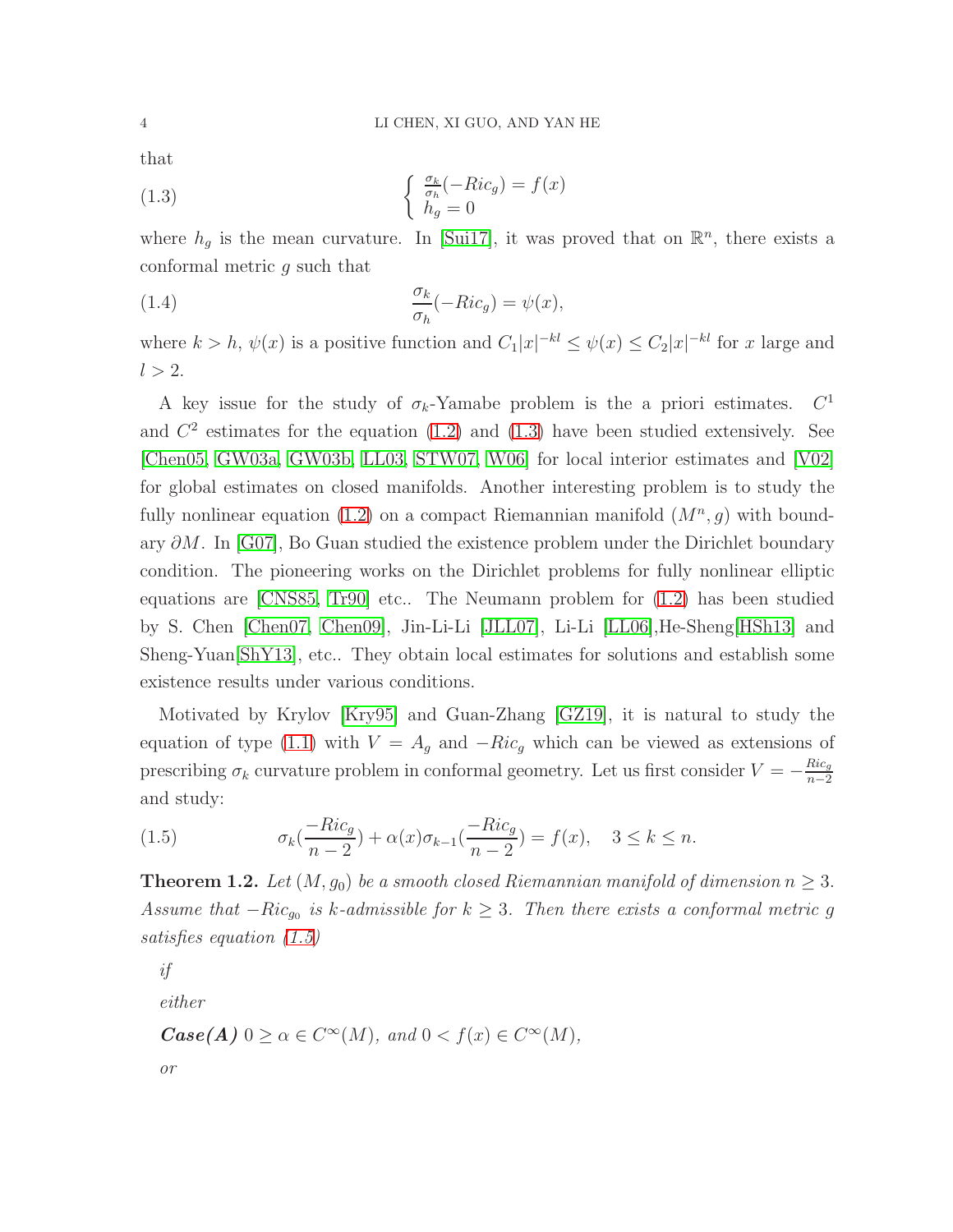$\text{Case}(B) \ 0 > \alpha \in C^{\infty}(M)$ , and  $f(x) = 0$ .

To prove Theorem [1.2,](#page-3-2) we will establish the following estimates:

**Theorem 1.3.** Let  $(M, g_0)$  be a smooth closed Riemannian manifold of dimension  $n \geq 3$ . **Case(A)** Assume  $f \ge \theta > 0$ . Let u be a solution of [\(1.5\)](#page-3-1),  $g = \exp(2u)g_0$  and  $-Ric_g$  $\in \Gamma_{k-1}$ . Then there exists constant C, depending on  $||\alpha||_{C^2(B_r)}, ||f||_{C^2(B_r)}, \sup_{B_r} |u|, \theta$ , g0, such that

(1.6) 
$$
\sup_{B_{\frac{r}{2}}} |\nabla u|^2 + |\nabla^2 u| \leq C.
$$

**Case(B)** Assume  $\alpha < 0, f \equiv 0$ . Let u be a solution of [\(1.5\)](#page-3-1),  $g = \exp(2u)g_0$  and  $-Ric_g \in \Gamma_k$ . Then there exists constant C, depending on  $||\alpha||_{C^2(B_r)}$ ,  $\sup_{B_r}|u|$ ,  $g_0$ , such that

(1.7) 
$$
\sup_{B_{\frac{r}{2}}} |\nabla u|^2 + |\nabla^2 u| \leq C.
$$

<span id="page-4-0"></span>Then let us replace V with Schouten tensor  $A<sub>q</sub>$  in [\(1.1\)](#page-0-0) and consider:

(1.8) 
$$
\sigma_k(A_g) + \alpha(x)\sigma_{k-1}(A_g) = f(x), \quad 3 \le k \le n.
$$

We will establish the following a priori estimates.

<span id="page-4-1"></span>**Theorem 1.4.** Let  $(M, g_0)$  be a smooth closed Riemannian manifold of dimension  $n \geq 3$ . Assume that Schouten tensor  $A_{g_0}$  is  $k-1$ -admissible for  $k \geq 3$ , and  $f(x) \geq \theta > 0$ . Let u be a solution of [\(1.8\)](#page-4-0),  $g = \exp(-2u)g_0$  and  $A_g \in \Gamma_{k-1}$ . Then there exists constant C, depending on  $||\alpha||_{C^2(B_r)}, ||f||_{C^2(B_r)}, \sup_{B_r}|u|, \theta, g_0$ , such that

(1.9) 
$$
\sup_{B_{\frac{r}{2}}} |\nabla u|^2 + |\nabla^2 u| \leq C.
$$

Then naturally the following interesting problem would be proposed.

**Problem 1.5.** Since on the locally conformally flat manifolds,  $C^0$  estimates and the existence result for  $\sigma_k$ - Yamabe problem hold true, is the existence result also true for the equation  $(1.8)$  on the locally conformally flat manifolds?

The present paper is built up as follows. In Sect. 2 we start with some background. We will prove  $C^0$  estimates in Sect. 3. The  $C^1$  and  $C^2$  estimates are treated in Sect. 4. Theorem [1.2](#page-3-2) is proved in Sect. 5.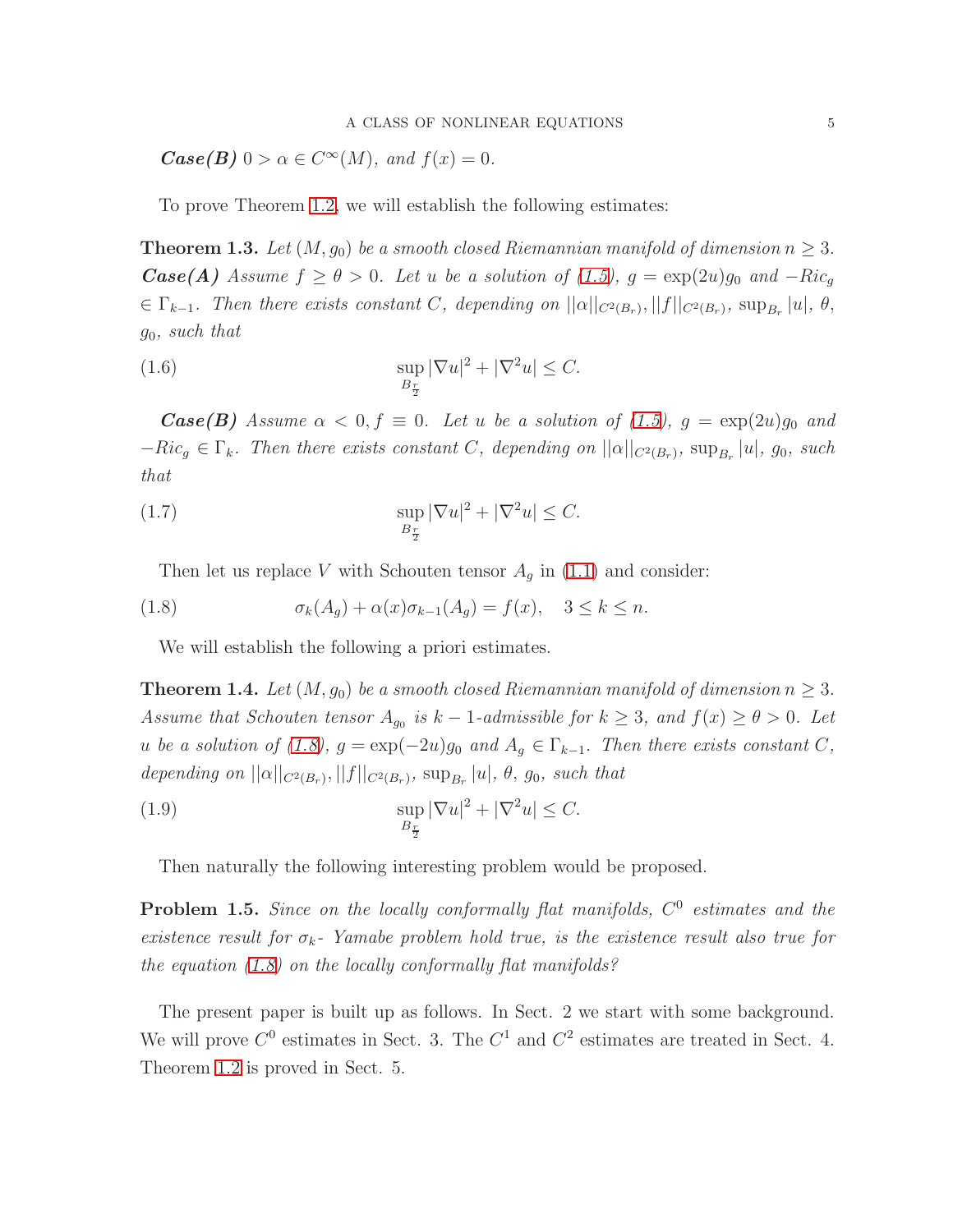#### 6 LI CHEN, XI GUO, AND YAN HE

### 2. Preliminaries

We first recall the following Newton-Maclaurin inequality.

<span id="page-5-0"></span>**Lemma 2.1.** ([\[Tr90,](#page-28-10) [LT94\]](#page-27-16)) Let  $\lambda \in \mathbb{R}^n$ . For  $0 \leq l \leq k \leq n$ ,  $r > s \geq 0$ ,  $k \geq r$ ,  $l \geq s$ , (1)

$$
k(n-l+1)\sigma_{l-1}(\lambda)\sigma_k(\lambda) \leq l(n-k+1)\sigma_l(\lambda)\sigma_{k-1}(\lambda).
$$

(2)

$$
\left[\frac{\sigma_k(\lambda)/C_n^k}{\sigma_l(\lambda)/C_n^l}\right]^{\frac{1}{k-l}} \le \left[\frac{\sigma_r(\lambda)/C_n^r}{\sigma_s(\lambda)/C_n^s}\right]^{\frac{1}{r-s}}, \quad \text{for } \lambda \in \Gamma_k.
$$

 $\Box$ 

Let  $g = \exp(2u)g_0$ . Then

$$
Ric_g
$$
  
=  $(n-2)\left(-\nabla^2 u - \frac{1}{n-2}\Delta u g_0 - |\nabla u|^2 g_0 + du \otimes du + \frac{Ric_{g_0}}{n-2}\right).$ 

Denote

<span id="page-5-1"></span>
$$
U = \nabla^2 u + \frac{1}{n-2} \Delta u g_0 + |\nabla u|^2 g_0 - du \otimes du - t \frac{Ric_{g_0}}{n-2} + \frac{1-t}{n} g_0.
$$

We will use the above conformal translation later.

**Case(A)**We first assume  $f > 0$ . Consider a family of equations

(2.1) 
$$
G(U) = \frac{\sigma_k \left(tU + (1-t)trUg_0\right)}{\sigma_{k-1}\left(tU + (1-t)trUg_0\right)} - \frac{\left((1-t)\sigma_k(e) + tf(x)\right)\exp(2ku)}{\sigma_{k-1}\left(tU + (1-t)trUg_0\right)} = -t\alpha \exp(2u),
$$

where  $t \in [0, 1], e = (1, \dots, 1)$ . Then we will prove that the equations we discussed are elliptic and concave.

**Proposition 2.2.** ([\[GZ19\]](#page-27-1)) Let  $\eta = (\eta_1, \dots, \eta_n), e = (1, \dots, 1)$ . Denote by tr $\eta$  the function  $\sum_{i=1}^n \eta_i$ . Then the operator

(2.2) 
$$
\frac{G(\eta)}{\sigma_{k-1}(t\eta + (1-t)t\tau\eta \cdot e)} = \frac{\sigma_k(t\eta + (1-t)t\tau\eta \cdot e)}{\sigma_{k-1}(t\eta + (1-t)t\tau\eta \cdot e)} - h(x)\frac{1}{\sigma_{k-1}(t\eta + (1-t)t\tau\eta \cdot e)}
$$

is elliptic and concave if  $\eta \in \Gamma_{k-1}$ ,  $0 < h(x) \in C^{\infty}(M)$ .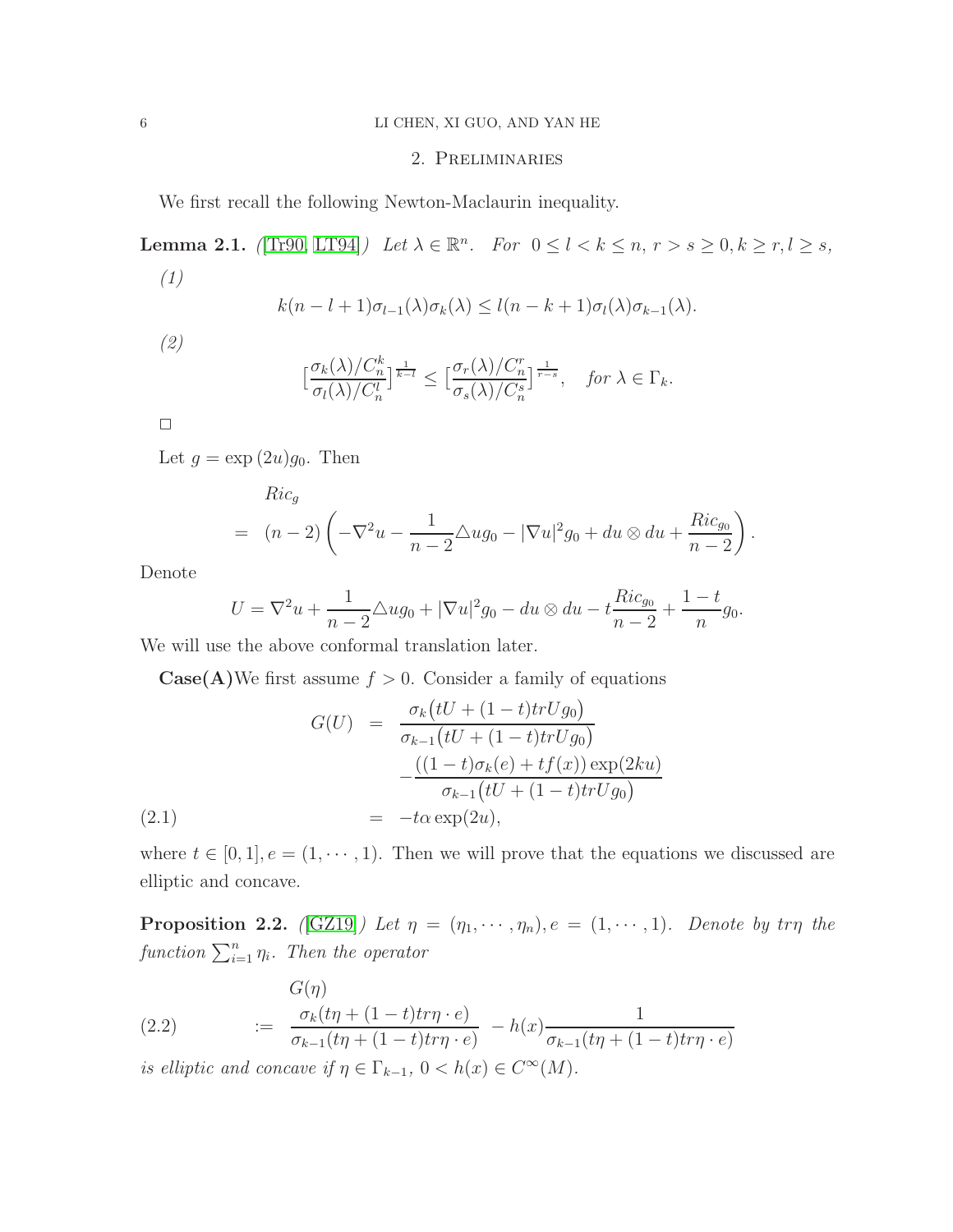Proof.

(1) Set  $\mu = t\eta + (1-t)t\eta \cdot e$ ,  $G_k(\eta) = \frac{\sigma_k(t\eta + (1-t)t\eta \cdot e)}{\sigma_{k-1}(t\eta + (1-t)t\eta \cdot e)}$ . By direct calculation, we obtain

$$
\sigma_{k-1}(\mu|i)\sigma_{k-1}(\mu) - \sigma_k(\mu)\sigma_{k-2}(\mu|i)
$$
\n
$$
= \sigma_{k-1}(\mu|i) (\sigma_{k-1}(\mu|i) + \mu_i \sigma_{k-2}(\mu|i)) - (\sigma_k(\mu|i) + \mu_i \sigma_{k-1}(\mu|i)) \sigma_{k-2}(\mu|i)
$$
\n
$$
= \sigma_{k-1}(\mu|i) \sigma_{k-1}(\mu|i) - \sigma_k(\mu|i) \sigma_{k-2}(\mu|i)
$$
\n
$$
\geq (1 - \frac{(k-1)(n-k)}{k(n-k+1)}) \sigma_{k-1}^2(\mu|i)
$$
\n(2.3) 
$$
= \frac{n}{k(n-k+1)} \sigma_{k-1}^2(\mu|i) \geq 0,
$$

where we have used Lemma [2.1.](#page-5-0) Thus

<span id="page-6-0"></span>
$$
\frac{\partial G_k}{\partial \eta_j} = \frac{\partial G_k}{\partial \mu_j} \frac{\partial \mu_j}{\partial \eta_i}
$$
  
=  $(t\delta_{ij} + (1-t)) \frac{\partial G_k}{\partial \mu_j}$   
=  $(t\delta_{ij} + (1-t)) \frac{\sigma_{k-1}(\mu|i)\sigma_{k-1}(\mu) - \sigma_k(\mu)\sigma_{k-2}(\mu|i)}{\sigma_{k-1}^2(\mu)} \ge 0,$ 

Now let  $G_0(\eta) = -\frac{1}{\sigma_{b-1}(tn+1)}$  $\frac{1}{\sigma_{k-1}(t\eta+(1-t)tr\eta\cdot e)}$ . It is easy to see that

<span id="page-6-1"></span>
$$
\frac{\partial G_0}{\partial \eta_j} \ge 0,
$$

From [\(2.4\)](#page-6-0) and [\(2.5\)](#page-6-1), we know that  $\frac{\partial G}{\partial \eta_j} = \frac{\partial G_k}{\partial \eta_j}$  $\frac{\partial G_k}{\partial \eta_j} + h(x) \frac{\partial G_0}{\partial \eta_j}$  $\frac{\partial G_0}{\partial \eta_j} > 0$  and the operator G is elliptic.

(2) Denote by  $F(\eta)$  the operator  $(\sigma_{k-1}(t\eta + (1-t)tr\eta \cdot e))^{\frac{1}{k-1}}$ . Then  $-G_0 = F^{-k+1}$ . Let  $\mu = t\eta + (1 - t)tr\eta \cdot e$ . By direct calculation

<span id="page-6-2"></span>(2.6) 
$$
\frac{\partial^2 G_0}{\partial \mu_i \partial \mu_j} = -(-k+1)(-k)F^{-k-1} \frac{\partial F}{\partial \mu_i} \frac{\partial F}{\partial \mu_j} - (-k+1) \frac{\partial^2 F}{\partial \mu_i \partial \mu_j} \leq 0.
$$

Note that

<span id="page-6-3"></span>(2.7) 
$$
\frac{\partial^2 G_0}{\partial \eta_p \partial \eta_q} = \frac{\partial^2 G_0}{\partial \mu_i \partial \mu_j} (t \delta_{pi} + (1 - t)) (t \delta_{qj} + (1 - t)).
$$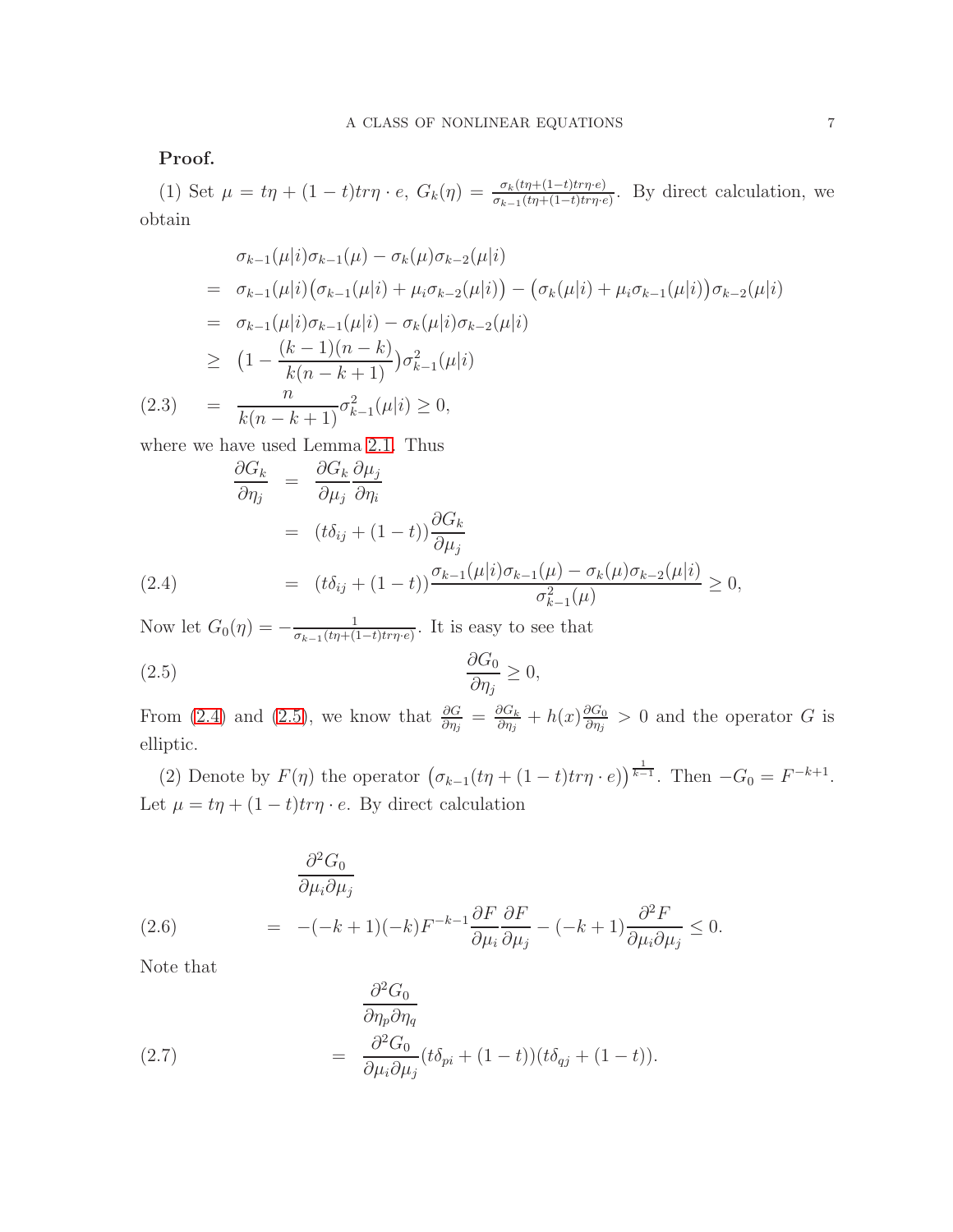Combining with [\(2.6\)](#page-6-2) and [\(2.7\)](#page-6-3) we obtain that the matrix  $\{\frac{\partial^2 G_0}{\partial m \partial n}$  $\frac{\partial^2 G_0}{\partial \eta_i \partial \eta_j}$ } is negative semidefinite and  $G_0$  is concave. Similarly, by the concavity of  $\frac{\sigma_k}{\sigma_{k-1}}$ , it is not difficulty to derive the concavity of  $G_k$ . Then  $G = G_k + h(x)G_0$  is concave.

Now we will state the a priori estimates for the solutions of  $(2.1)$ , the proof of which will be given in Sect 3.1, Sect 4.1 and Sect 4.2, respectively.

<span id="page-7-1"></span>**Lemma 2.3.** Assume  $f > 0$ ,  $-Ric_{g0} \in \Gamma_k$ . Let u be a solution of [\(2.1\)](#page-5-1) and  $U \in \Gamma_{k-1}$ . Then there exists constant C, depending on  $\alpha$ , f,  $g_0$ , such that

$$
\sup_{M}|u| \leq C.
$$

<span id="page-7-3"></span>**Lemma 2.4.** Assume  $f \ge \theta > 0$ . Let u be a solution of [\(2.1\)](#page-5-1) and  $U \in \Gamma_{k-1}$ . Then there exists constant C, depending on  $||\alpha||_{C^2(B_r)}, ||f||_{C^2(B_r)},$  sup<sub>B<sub>r</sub></sub> |u|,  $\theta$ , g<sub>0</sub>, such that

(2.9) 
$$
\sup_{B_{\frac{r}{2}}} |\nabla u|^2 \leq C.
$$

<span id="page-7-4"></span>**Lemma 2.5.** Assume  $f \ge \theta > 0$ . Let u be a solution of [\(2.1\)](#page-5-1) and  $U \in \Gamma_{k-1}$ . Then there exists constant C, depending on  $||\alpha||_{C^2(B_r)}, ||f||_{C^2(B_r)}, \sup_{B_r}|u|, \sup_{B_r}|\nabla u|, \theta, g_0$ , such that

$$
\sup_{B_{\frac{r}{2}}} |\nabla^2 u| \le C.
$$

<span id="page-7-0"></span>**Case(B)** Now we assume  $f = 0$  and  $\alpha < 0$ . Consider a family of equations

(2.11) 
$$
G(U) = \frac{\sigma_k \left(tU + (1-t)trUg_0\right)}{\sigma_{k-1}\left(tU + (1-t)trUg_0\right)} = \left((1-t)\frac{\sigma_k(e)}{\sigma_{k-1}(e)} - t\alpha\right) \exp(2u),
$$

where  $t \in [0, 1], e = (1, \dots, 1)$ . The following are the a priori estimates for the solutions of [\(2.11\)](#page-7-0), the proof of which will be given in Sect 3.2, Sect 4.3 and Sect 4.4.

<span id="page-7-2"></span>**Lemma 2.6.** Assume  $f > 0$ . Let u be a solution of [\(2.11\)](#page-7-0) and  $U \in \Gamma_k$ . Then there exists constant C, depending on  $\alpha$ ,  $g_0$ , such that

$$
\sup_{M}|u| \leq C.
$$

<span id="page-7-5"></span>**Lemma 2.7.** Assume  $\alpha < 0$ . Let u be a solution of [\(2.11\)](#page-7-0) and  $U \in \Gamma_k$ . Then there exists constant C, depending on  $||\alpha||_{C^2(B_r)}$ , sup<sub>B<sub>r</sub></sub> |u|, g<sub>0</sub>, such that

<span id="page-7-6"></span>(2.13) 
$$
\sup_{B_{\frac{r}{2}}} |\nabla u|^2 \leq C.
$$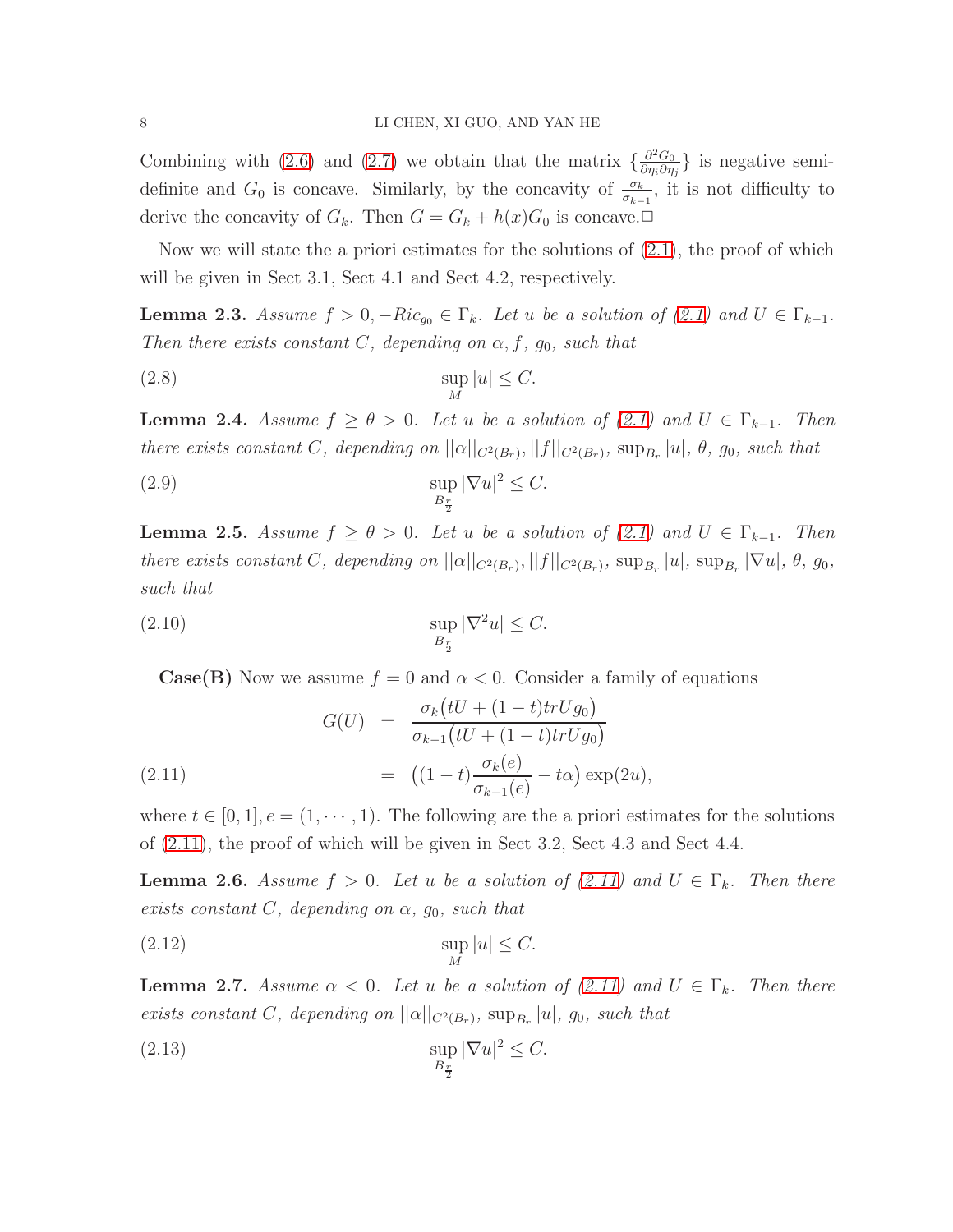<span id="page-8-2"></span>**Lemma 2.8.** Assume  $\alpha < 0$ . Let u be a solution of [\(2.11\)](#page-7-0) and  $U \in \Gamma_k$ . Then there exists constant C, depending on  $||\alpha||_{C^2(B_r)}$ ,  $\sup_{B_r}|u|$ ,  $\sup_{B_r}|\nabla u|$ ,  $g_0$ , such that

(2.14) 
$$
\sup_{B_{\frac{r}{2}}} |\nabla^2 u| \leq C.
$$

**Case(C)** Let  $\tilde{g} = \exp(-2u)g_0$ . Then

$$
A_{\tilde{g}} = \nabla^2 u + du \otimes du - \frac{1}{2} |\nabla u|^2 g_0 + A_{g_0}.
$$

Now denote

<span id="page-8-0"></span>
$$
W = \nabla^2 u + du \otimes du - \frac{1}{2} |\nabla u|^2 g_0 + A_{g_0}.
$$

We consider the following:

$$
G(W) = \frac{\sigma_k(W)}{\sigma_{k-1}(W)} - \frac{\exp(-2ku)f}{\sigma_{k-1}(W)}
$$
  
(2.15) = -\alpha(x) \exp(-2u).

We will prove the following theorem, the proof of which will be given in Sect 4.5.

<span id="page-8-3"></span>**Lemma 2.9.** (Theore[m1.4\)](#page-4-1) Assume  $f(x) > \theta > 0$ . Let u be a solution of [\(2.15\)](#page-8-0) and W  $\in \Gamma_{k-1}$ . Then there exists constant C, depending on  $||\alpha||_{C^2(B_r)}, ||f||_{C^2(B_r)}, \sup_{B_r} |u|, \theta$ ,  $g_0$ , such that

(2.16) 
$$
\sup_{B_{\frac{r}{2}}} |\nabla u|^2 + |\nabla^2 u| \leq C.
$$

# <span id="page-8-1"></span>3.  $C^0$  ESTIMATES

### 3.1. Proof of Lemm[a2.3.](#page-7-1) Consider

(3.1) 
$$
\frac{\sigma_k(tU + (1-t)trUg_0)}{\sigma_{k-1}(tU + (1-t)trUg_0)} + t\alpha \exp(2u) \n= \frac{((1-t)\sigma_k(e) + tf(x)) \exp(2ku)}{\sigma_{k-1}(tU + (1-t)trUg_0)},
$$

where  $t \in [0, 1], e = (1, \dots, 1),$ 

$$
U = \nabla^2 u + \frac{1}{n-2} \triangle u g_0 + |\nabla u|^2 g_0 - du \otimes du - t \frac{Ric_{g_0}}{n-2} + \frac{1-t}{n} g_0.
$$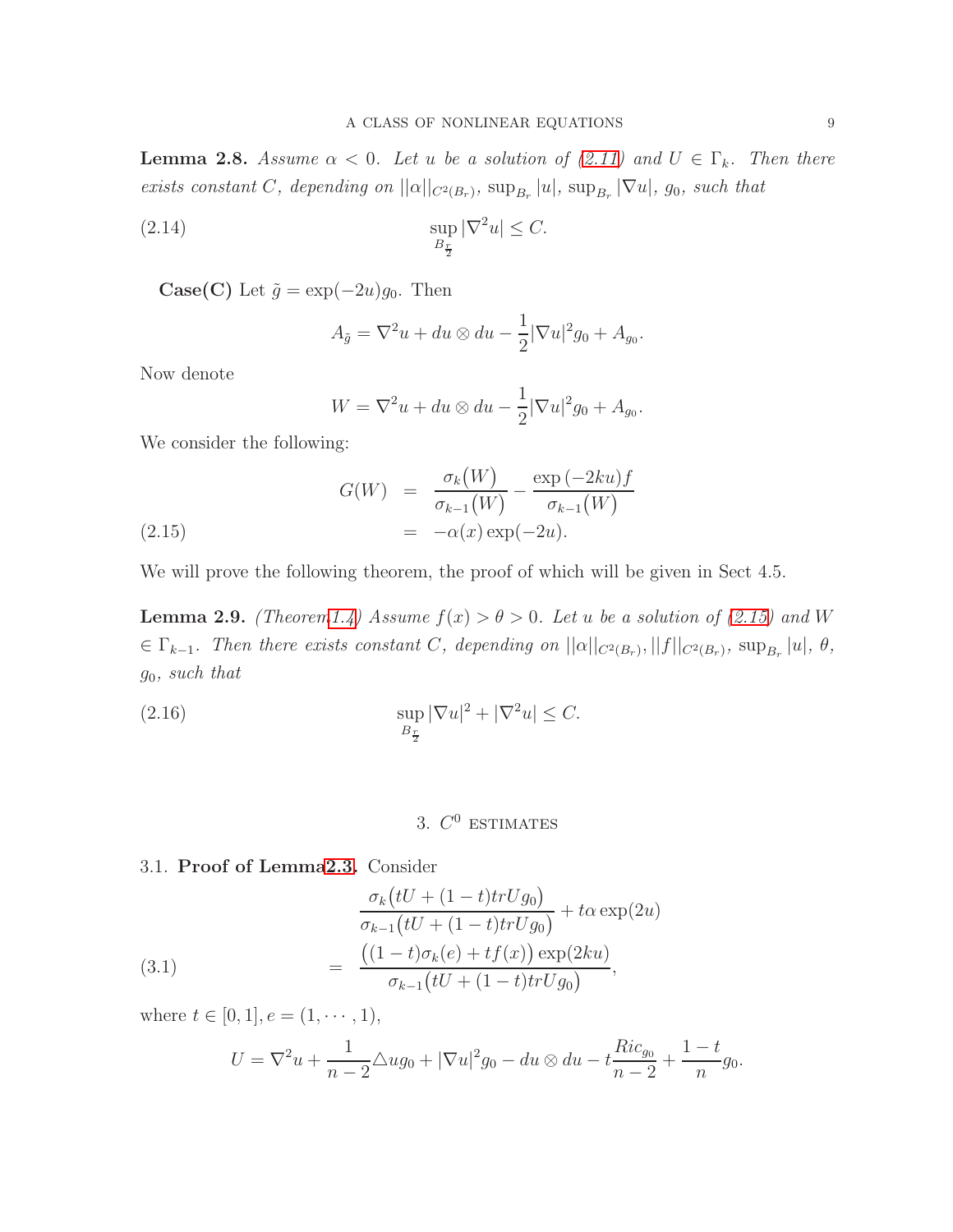Let u be the solution of equation  $(3.1)$ . Suppose the maximum point of u is attained at  $x_1$ . Note that  $\frac{\sigma_k}{\sigma_{k-1}}$  is concave in  $\Gamma_{k-1}$  (see[\[HS99\]](#page-27-17)). Thus

$$
\frac{\sigma_k}{\sigma_{k-1}}(A+B) \ge \frac{\sigma_k}{\sigma_{k-1}}(A) + \frac{\sigma_k}{\sigma_{k-1}}(B) \ge \frac{\sigma_k}{\sigma_{k-1}}(B)
$$

if A is positive definite and  $B \in \Gamma_{k-1}$ . Since  $\nabla^2 u(x_1)$  is negative definite and  $\nabla u(x_1) = 0$ , thus at this point

$$
\frac{\sigma_k(tB_{g_0} + (1-t)tr B_{g_0}g_0)}{\sigma_{k-1}(tB_{g_0} + (1-t)tr B_{g_0}g_0)} \ge \frac{\sigma_k(tU + (1-t)tr Ug_0)}{\sigma_{k-1}(tU + (1-t)tr Ug_0)},
$$

where  $B_{g_0} = -t \frac{Ric_{g_0}}{n-2} + \frac{1-t}{n}$  $\frac{-t}{n}g_0$ . Besides,

$$
\frac{1}{\sigma_{k-1}(tB_{g_0}+(1-t)trB_{g_0}g_0)} \leq \frac{1}{\sigma_{k-1}(tU+(1-t)trUg_0)}.
$$

Therefore,

$$
C + C \exp(2u(x_1)) \ge C \exp(2ku(x_1))
$$

and we have

$$
u(x_1) \le C,
$$

which means

$$
\sup_{x \in M} u(x) \le C.
$$

Similarly, calculate at the minimal point of  $u$ , we obtain

$$
\inf_{x \in M} u(x) \ge -C.
$$

## 3.2. Proof of Lemm[a2.6.](#page-7-2) Let consider

(3.2)  
\n
$$
G(U) = \frac{\sigma_k \left( tU + (1-t)trUg_0 \right)}{\sigma_{k-1} \left( tU + (1-t)trUg_0 \right)}
$$
\n
$$
= \left( (1-t) \frac{\sigma_k(e)}{\sigma_{k-1}(e)} - t\alpha \right) \exp(2u),
$$

where  $t \in [0, 1], e = (1, \dots, 1),$ 

$$
U = \nabla^2 u + \frac{1}{n-2} \triangle u g_0 + |\nabla u|^2 g_0 - du \otimes du - t \frac{Ric_{g_0}}{n-2} + \frac{1-t}{n} g_0.
$$

Assume  $x_1$  is the maximum point of  $u$ . Then

 $C \geq C \exp(2u(x_1))$ 

and we have

$$
u(x_1) \leq C,
$$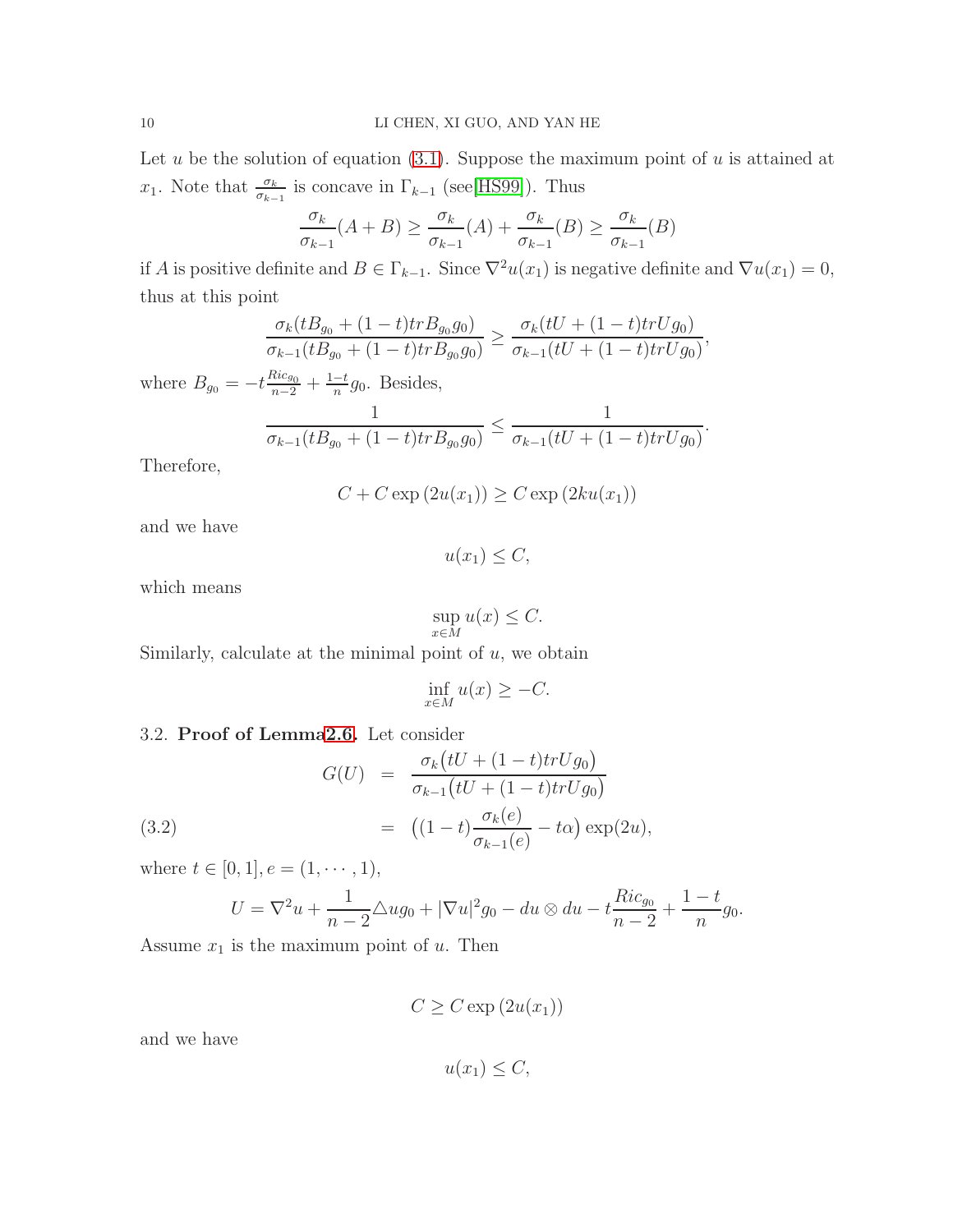which means

$$
\sup_{x \in M} u(x) \le C.
$$

Similarly, calculate at the minimal point of  $u$ , and we find

$$
\inf_{x \in M} u(x) \ge -C.
$$

# 4.  $C^1$  and  $C^2$  estimates

4.1. Proof of Lemma [2.4.](#page-7-3) Let

$$
U = \nabla^2 u + \frac{1}{n-2} \triangle u g_0 + |\nabla u|^2 g_0 - du \otimes du - t \frac{Ric_{g_0}}{n-2} + \frac{1-t}{n} g_0.
$$

We consider the following equations

<span id="page-10-0"></span>
$$
(4.1) \quad \frac{\sigma_k(tU + (1-t)trUg_0)}{\sigma_{k-1}(tU + (1-t)trUg_0)} + t\alpha \exp{(2u)(x)} = \frac{((1-t)\sigma_k(e) + tf(x))\exp{(2ku)}}{\sigma_{k-1}(tU + (1-t)trUg_0)},
$$

where  $t \in [0, 1], e = (1, \dots, 1)$ . For the convenience of notations, we will denote

$$
G_k(U) = \frac{\sigma_k(tU + (1-t)trUg_0)}{\sigma_{k-1}(tU + (1-t)trUg_0)}, G_0(U) = -\frac{1}{\sigma_{k-1}(tU + (1-t)trUg_0)},
$$
  

$$
P_k(V) = \frac{\sigma_k(V)}{\sigma_{k-1}(V)}, \qquad P_0(V) = -\frac{1}{\sigma_{k-1}(V)},
$$
  

$$
P(V) = P_k(V) + ((1-t)\sigma_k(e) + tf(x)) \exp(2ku)P_0(V),
$$

where  $V = tU + (1 - t)trUg_0$ . We further denote by  $\sigma_l^{ij}$  $l^{\,ij}, P^{ij}, P^{ij}_k$  $R_k^{ij},\ P_0^{ij}\ G^{ij},\ G_k^{ij}$  $_k^{ij}$  and  $G_0^{ij}$  $\theta$ the functions  $\frac{\partial \sigma_l}{\partial V_{ij}}$ ,  $\frac{\partial F}{\partial V_i}$  $\frac{\partial P}{\partial V_{ij}}, \frac{\partial P_k}{\partial V_{ij}}$  $\frac{\partial P_k}{\partial V_{ij}},\,\frac{\partial P_0}{\partial V_{ij}}$  $\frac{\partial P_0}{\partial V_{ij}}$  ,  $\frac{\partial G}{\partial U_{ij}}$  $\frac{\partial G}{\partial U_{ij}},\,\frac{\partial G_k}{\partial U_{ij}}$  $\frac{\partial G_k}{\partial U_{ij}}$  and  $\frac{\partial G_0}{\partial U_{ij}}$  respectively. By direct calculation, we have

<span id="page-10-1"></span>
$$
P^{ii}V_{ii} = P^{ii}_k V_{ii} + ((1-t)\sigma_k(e) + tf(x)) \exp(2ku) P_0^{ii} V_{ii}
$$
  
= 
$$
\frac{\sigma_k^{ii} V_{ii} \sigma_{k-1} - \sigma_k \sigma_{k-1}^{ii} V_{ii}}{\sigma_{k-1}^2} + ((1-t)\sigma_k(e) + tf(x)) \exp(2ku) \frac{\sigma_{k-1}^{ii} V_{ii}}{\sigma_{k-1}^2}
$$
  
= 
$$
\frac{\sigma_k \sigma_{k-1}}{\sigma_{k-1}^2} + (k-1)((1-t)\sigma_k(e) + tf(x)) \exp(2ku) G_0
$$
  

$$
\geq P = -t\alpha \exp(2u).
$$

It is obviously that

 $(4.2)$ 

<span id="page-10-2"></span>(4.3) 
$$
G^{ii}U_{ii} = P^{jj}(t\delta_{ij} + (1-t))U_{ii} = P^{jj}V_{jj}.
$$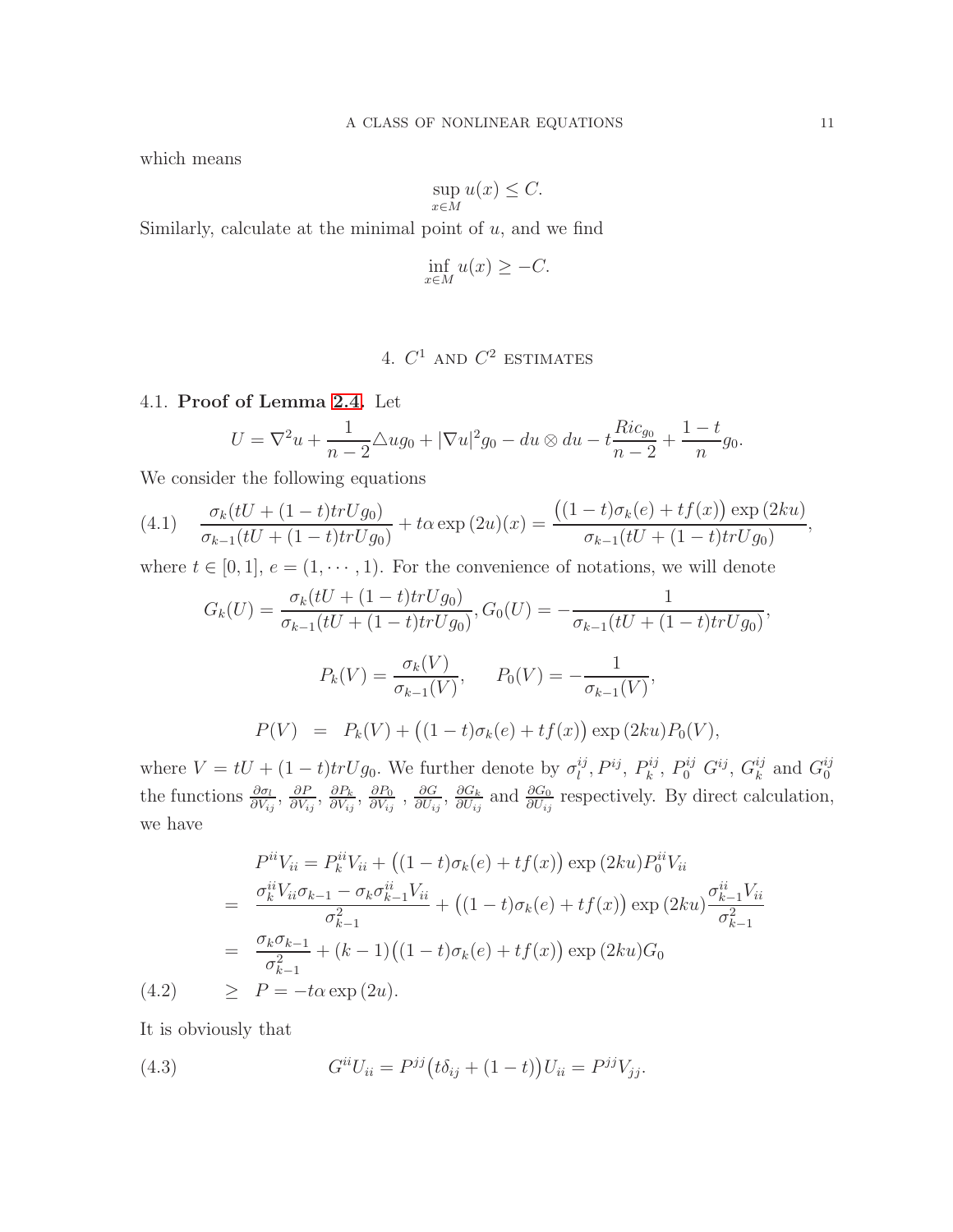Moreover, we differentiate the equation [\(4.1\)](#page-10-0) and obtain

<span id="page-11-4"></span>
$$
G^{ij}U_{ijp} + ((1-t)\sigma_k(e) + tf(x)) \exp(2ku))_p G_0
$$
  
=  $G_k^{ij}U_{ijp} + ((1-t)\sigma_k(e) + tf(x)) \exp(2ku)G_0^{ij}U_{ijp}$   
+  $((1-t)\sigma_k(e) + tf(x)) \exp(2ku))_p G_0$   
(4.4) =  $-(t\alpha \exp(2u))_p$ .

Set  $\min_M \gamma' > 0, \min_M (\gamma'' - \gamma'^2) > 0$  and

$$
Q = \rho \cdot (1 + \frac{|\nabla u|^2}{2})e^{\gamma(u)} := \rho \cdot K.
$$

Here  $0 \le \rho \le 1$  is a cutoff function depending only on r such that  $\rho = 1$  in  $B_{\frac{r}{2}}$  and  $\rho = 0$ outside  $B_r$ , moreover

$$
|\nabla \rho| \le \frac{C\rho^{1/2}}{r}, \quad |\nabla^2 \rho| \le \frac{C}{r^2}.
$$

Assume that  $\max_M Q = Q(\tilde{x})$ ,  $U_{ij}(\tilde{x})$  and hence  $P^{ij}(\tilde{x})$  and  $G^{ij}(\tilde{x})$  are diagonal. Then differentiate K at the point  $\tilde{x}$ . By direct calculation, we have

<span id="page-11-0"></span>
$$
K_i(\widetilde{x}) = e^{\gamma(u)} \left( (1 + \frac{u_l^2}{2})\gamma' u_i + u_l u_{li} \right),
$$

and

<span id="page-11-2"></span>
$$
K_{ij}(\widetilde{x})
$$
\n
$$
(4.5) = e^{\gamma(u)} \left( (1 + \frac{u_l^2}{2}) \left( (\gamma')^2 u_i u_j + \gamma' u_{ij} + \gamma'' u_i u_j \right) + 2u_l u_{lj} \gamma' u_i + u_{lj} u_{li} + u_l u_{lij} \right),
$$

Note that  $\tilde{x}$  is the maximum point of  $Q$ , we have

(4.6) 
$$
0 = Q_i(\widetilde{x}) = \rho_i K + \rho K_i.
$$

Moreover,

$$
(4.7) \tQ_{ii} = \rho_{ii}K + 2\rho_i K_i + \rho K_{ii}.
$$

If we plug  $(4.6)$  into  $(4.7)$ , we have

(4.8) 
$$
Q_{ii} = \rho_{ii}K - 2\rho_i \frac{\rho_i}{\rho} K + \rho K_{ii}.
$$

Since  $G^{ij}$  is positive definite and  $Q_{ij}$  is negative definite, we find

<span id="page-11-3"></span><span id="page-11-1"></span>
$$
0 \ge \rho e^{-\gamma(u)} \left( G^{ii} + \frac{\sum G^{pp}}{n-2} g_0^{ii} \right) Q_{ii}(\widetilde{x})
$$
  
 
$$
\ge \rho e^{-\gamma(u)} \left( G^{ii} + \frac{\sum G^{pp}}{n-2} g_0^{ii} \right) \left( \rho K_{ii} + \rho_{ii} K - 2\rho_i \frac{\rho_i}{\rho} K \right)
$$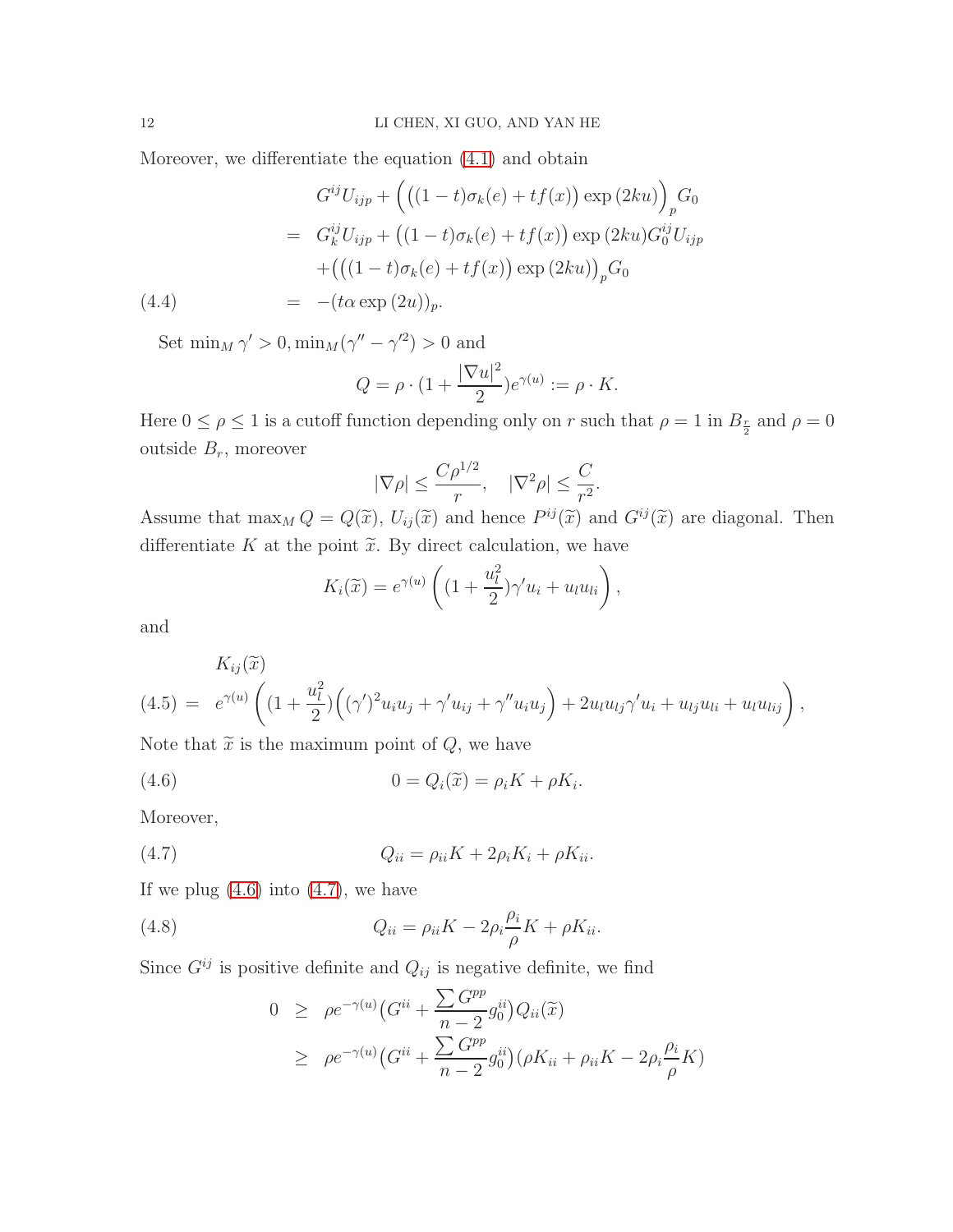(4.9) 
$$
\geq e^{-\gamma(u)} \big( G^{ii} + \frac{\sum G^{pp}}{n-2} g_0^{ii} \big) (\rho^2 K_{ii} - C \rho K).
$$

Then inserting [\(4.5\)](#page-11-2) into [\(4.9\)](#page-11-3) and using Ricci identity , we obtain

$$
0 \geq \rho^2 (G^{ii} + \frac{\sum G^{pp}}{n-2} g_0^{ii})
$$
  
\n
$$
\left(u_l u_{lii} + (1 + \frac{u_l^2}{2}) \Big( (\gamma' \gamma' + \gamma'') u_i u_i + \gamma' u_{ii} \Big) + 2 \gamma' u_l u_{li} u_i + u_{li} u_{li} \Big) - C \rho \sum_i G^{ii} (|\nabla u|^2 + 1)
$$
  
\n
$$
\geq \rho^2 (G^{ii} + \frac{\sum G^{pp}}{n-2} g_0^{ii})
$$
  
\n
$$
\left(u_l u_{iil} + (1 + \frac{u_l^2}{2}) \Big( (\gamma' \gamma' + \gamma'') u_i u_i + \gamma' u_{ii} \Big) + 2 \gamma' u_l u_{li} u_i + u_{li} u_{li} \right)
$$
  
\n(4.10) 
$$
-C \rho \sum_i G^{ii} (|\nabla u|^2 + 1).
$$

Moreover, recalling the definition of  $U$ , we obtain

$$
0 \geq \rho^2 u_l G^{ii} \Big( U_{iil} - (u_p^2 - u_i u_i)_l \Big) + \rho^2 \gamma' G^{ii} \left( U_{ii} - (u_p^2 - u_i u_i) \right) \left( 1 + \frac{u_l^2}{2} \right) + \rho^2 G^{ii} \left( 1 + \frac{u_l^2}{2} \right) \left( \gamma' \gamma' + \gamma'' \right) \left( u_i^2 + \frac{u_p^2}{n - 2} \right) + 2 G^{ii} \left( \gamma' u_i u_{li} u_l + \frac{\gamma' u_p u_{lp} u_l}{n - 2} \right) - C \rho \sum_i G^{ii} \left( |\nabla u|^2 + 1 \right).
$$

Then, combining  $(4.2)$ ,  $(4.3)$ ,  $(4.4)$  and  $(4.6)$ , it is straightforward to show that

<span id="page-12-0"></span>
$$
0 \geq \rho^2 G^{ii} \Big( -u_l u_p u_{pl} + u_l u_i u_{il} + \gamma' (-u_p^2 + u_i^2)(1 + \frac{u_l^2}{2}) \Big) + \rho^2 G^{ii} \Big( (1 + \frac{u_l^2}{2}) (\gamma'^2 + \gamma'') \big( u_i^2 + \frac{u_p^2}{n - 2} \big) \Big) - 2\rho^2 G^{ii} (1 + \frac{u_l^2}{2}) (\gamma' \gamma') \big( u_i^2 + \frac{u_p^2}{n - 2} \big) - C\rho^{\frac{3}{2}} \sum_i G^{ii} (|\nabla u|^3 + 1) - C\rho \sum_i G^{ii} (|\nabla u|^2 + 1) + \rho^2 G_0 (|\nabla u|^2 + 1)
$$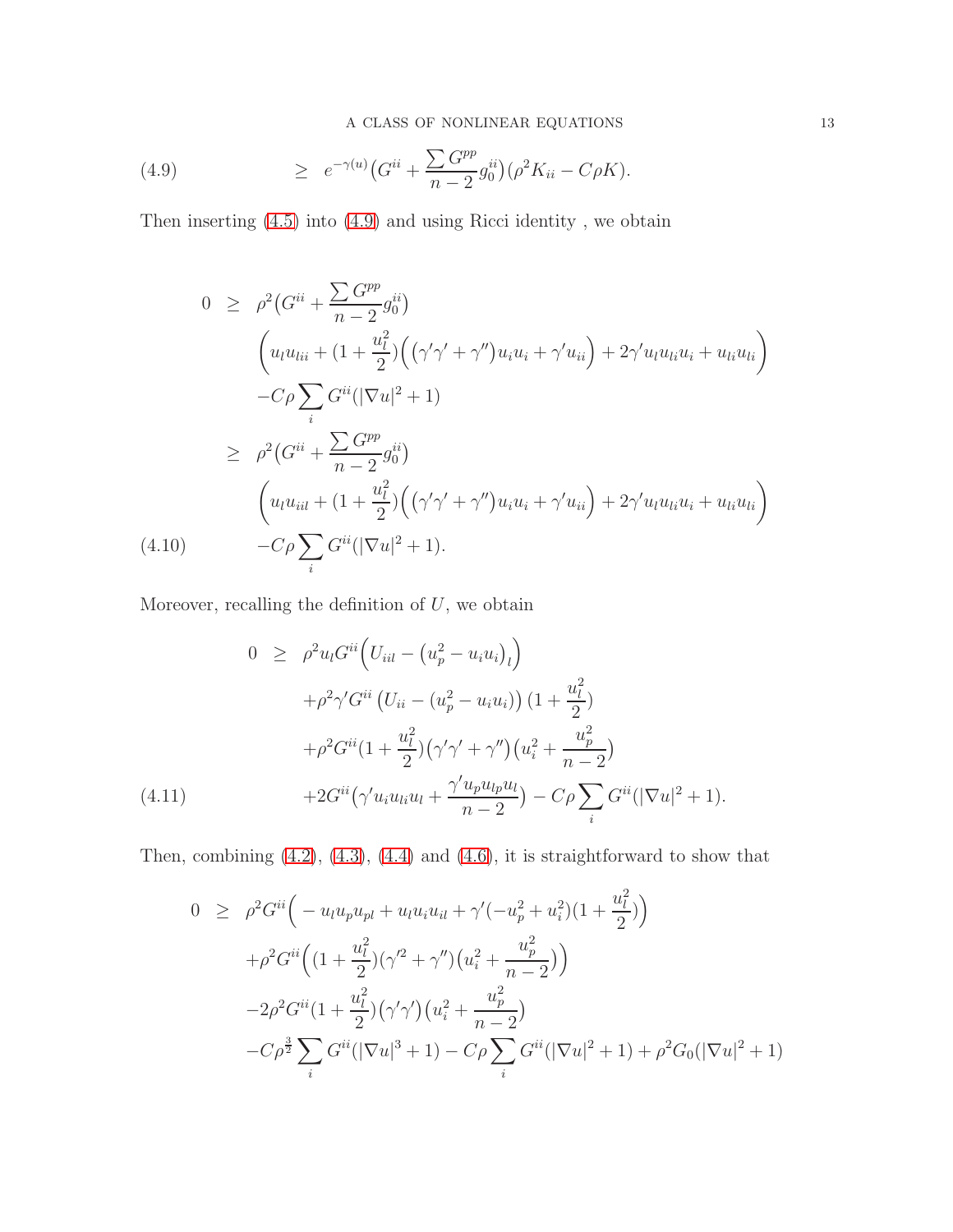$$
\geq \rho^2 G^{ii} \Big( \gamma'(1 + \frac{u_l^2}{2}) u_p^2 - \gamma'(1 + \frac{u_l^2}{2}) u_i^2 \n+ \gamma'(-u_p^2 + u_i^2)(1 + \frac{u_l^2}{2}) + (1 + \frac{u_l^2}{2})(-\gamma'^2 + \gamma'')(u_i^2 + \frac{u_p^2}{n-2}) \Big) \n- C \sum_i G^{ii} (\rho^{\frac{3}{2}} |\nabla u|^3 + 1) + \rho^2 G_0 (|\nabla u|^2 + 1) \n\geq \rho^2 G^{ii} \Big( (1 + \frac{u_l^2}{2})(-\gamma'^2 + \gamma'') \Big( \frac{u_p^2}{n-2} \Big) \Big) \n- C \sum_i G^{ii} (\rho^{\frac{3}{2}} |\nabla u|^3 + 1) + \rho^2 G_0 (|\nabla u|^2 + 1),
$$

where we have used  $-\gamma'^2 + \gamma'' > 0$ . Now let us divide the proof into two cases.

$$
\begin{aligned} \n\text{(A1)} \frac{\sigma_k}{\sigma_{k-1}} &\leq (\left|\nabla u\right|)^{\frac{1}{k}}. \text{ Then from equation (4.1) we have} \\ \n&\quad -\rho \frac{\sigma_k}{\sigma_{k-1}} - t\alpha \exp(2u)\rho = \rho (ft + (1-t)\sigma_k(e)) \exp(2ku)G_0. \n\end{aligned}
$$

For  $z \in B_r(\tilde{x})$ , we have

<span id="page-13-0"></span>
$$
(4.13) \qquad \rho G_0(\widetilde{x}) \ge \frac{-t \sup_{B_r} \alpha \exp(2u) - \rho(|\nabla u|)^{\frac{1}{k}}}{\inf_{B_r} \left[ (ft + (1-t)\sigma_k(e)) \exp(2ku) \right]} \ge -C(\rho(|\nabla u|)^{\frac{1}{k}} + 1).
$$

Note that  $\sum_i G^{ii} \geq \frac{n-k+1}{k}$  $\frac{k+1}{k}$  ([\[GZ19\]](#page-27-1)), combining [\(4.12\)](#page-12-0) and [\(4.13\)](#page-13-0), we find

<span id="page-13-1"></span> $\rho |\nabla u|^2 \leq C.$ 

 $(A2) \frac{\sigma_k}{\sigma_{k-1}} \geq (|\nabla u|)^{\frac{1}{k}}$ . By Lemm[e2.1](#page-5-0) we have

$$
(4.14) \t|G_0| \leq (|\nabla u|)^{-\frac{k-1}{k}}.
$$

As the same as before,  $\sum_i G^{ii} \ge \frac{n-k+1}{k}$  $\frac{k+1}{k}$  ([\[GZ19\]](#page-27-1)), [\(4.14\)](#page-13-1)and [\(4.12\)](#page-12-0) implies  $\rho |\nabla u|^2 \leq C.$ 

4.2. Proof of Lemma [2.5.](#page-7-4) Let

$$
U = \nabla^2 u + \frac{1}{n-2} \Delta u g_0 + |\nabla u|^2 g_0 - du \otimes du - t \frac{Ric_{g_0}}{n-2} + \frac{1-t}{n} g_0.
$$

We consider the following equation

<span id="page-13-2"></span>
$$
(4.15)\quad \frac{\sigma_k(tU + (1-t)trUg_0)}{\sigma_{k-1}(tU + (1-t)trUg_0)} + t\alpha \exp{(2u)(x)} = \frac{((1-t)\sigma_k(e) + tf(x))\exp{(2ku)}}{\sigma_{k-1}(tU + (1-t)trUg_0)},
$$

where  $t \in [0, 1], e = (1, \dots, 1)$ . Take the auxiliary function

$$
H(x) = \rho(\Delta u + n|\nabla u|^2) := \rho K.
$$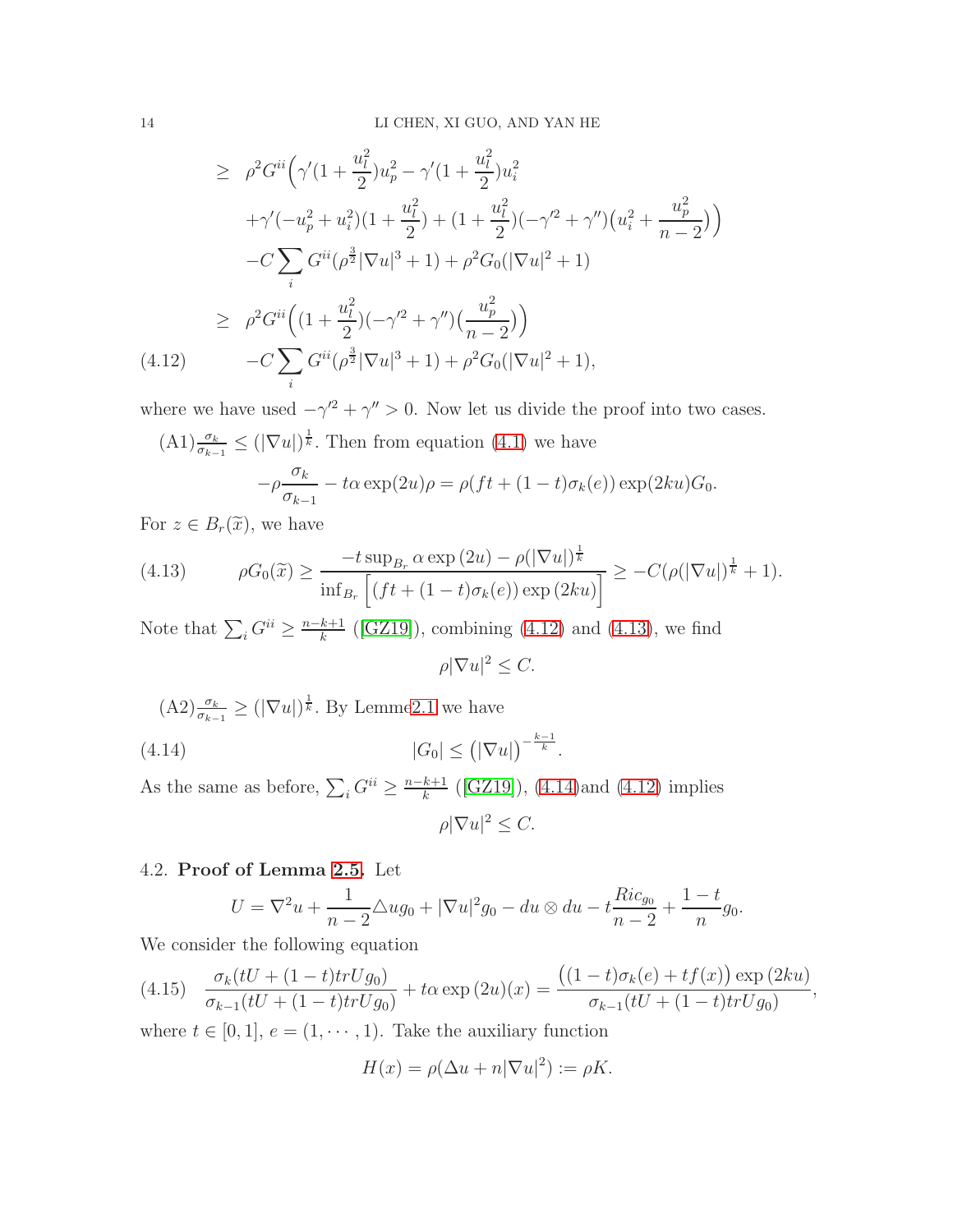Here  $0 \le \rho \le 1$  is a cutoff function depending only on r such that  $\rho = 1$  in  $B_{\frac{r}{2}}$  and  $\rho = 0$ outside  $B_r$ , moreover

<span id="page-14-1"></span>
$$
|\nabla \rho| \le \frac{C\rho^{1/2}}{r}, \quad |\nabla^2 \rho| \le \frac{C}{r^2}.
$$

Assume  $x_0$  is the maximum point of H. Then at  $x_0$ ,

<span id="page-14-0"></span>(4.16) 
$$
H_i(x_0) = \rho_i K + \rho K_i = \rho_i (u_{kk} + n u_k^2) + \rho (u_{kki} + 2n u_k u_{ki}) = 0.
$$

Differentiating both sides of [\(4.16\)](#page-14-0), we have

(4.17) 
$$
H_{ii}(x_0) = \rho_{ii} K + \rho K_{ii} + 2\rho_i K_i.
$$

If we plug  $(4.16)$  back into  $(4.17)$ , we obtain

(4.18) 
$$
H_{ii}(x_0) = \rho_{ii} K + \rho K_{ii} - 2\rho_i \frac{\rho_i}{\rho} K.
$$

Recall

<span id="page-14-3"></span>
$$
U = \nabla^2 u + \frac{1}{n-2} \triangle u g_0 + |\nabla u|^2 g_0 - du \otimes du - t \frac{Ric_{g_0}}{n-2} + \frac{1-t}{n} g_0.
$$

We will calculate in the normal coordinates which is centered at  $x_0$ . We further assume  $U_{ij}$  and hence  $\frac{\partial G}{\partial U_{ij}}$  are diagonal at the point  $x_0$ . Since  $U \in \Gamma_2$ , we have

<span id="page-14-2"></span>
$$
|U_{ij}| \leq C tr U, tr U > 0.
$$

Therefore,

$$
(4.19) \t\t |u_{ij}| \le C(\Delta u + 1).
$$

In view of [\(4.19\)](#page-14-2), we may assume

 $\Delta u > C$ .

For the convenience of notations, we will denote

$$
G_k(U) = \frac{\sigma_k(tU + (1-t)trUg_0)}{\sigma_{k-1}(tU + (1-t)trUg_0)}, G_0(U) = -\frac{1}{\sigma_{k-1}(tU + (1-t)trUg_0)},
$$

where  $e = (1, \dots, 1)$ . We further denote by  $G^{ij}$ ,  $G^{ij}_k$  $_k^{ij}$  and  $G_0^{ij}$ <sup>*ij*</sup> the functions  $\frac{\partial G}{\partial U_{ij}}$ ,  $\frac{\partial G_k}{\partial U_{ij}}$  $\frac{\partial G_k}{\partial U_{ij}}$  and  $\partial G_0$  $\frac{\partial G_0}{\partial U_{ij}}$  respectively. We differentiate the equation [\(4.15\)](#page-13-2) and obtain

<span id="page-14-4"></span>(4.20) 
$$
G^{ij}U_{ijp} + (( (1-t)\sigma_k(e) + tf(x)) \exp(2ku))_p G_0
$$

$$
= G^{ij}_k U_{ijp} + ((1-t)\sigma_k(e) + tf(x)) \exp(2ku) G_0^{ij} U_{ijp}
$$

$$
+ ((1-t)\sigma_k(e) + tf(x)) \exp(2ku))_p G_0
$$

$$
= -(t\alpha \exp(2u))_p.
$$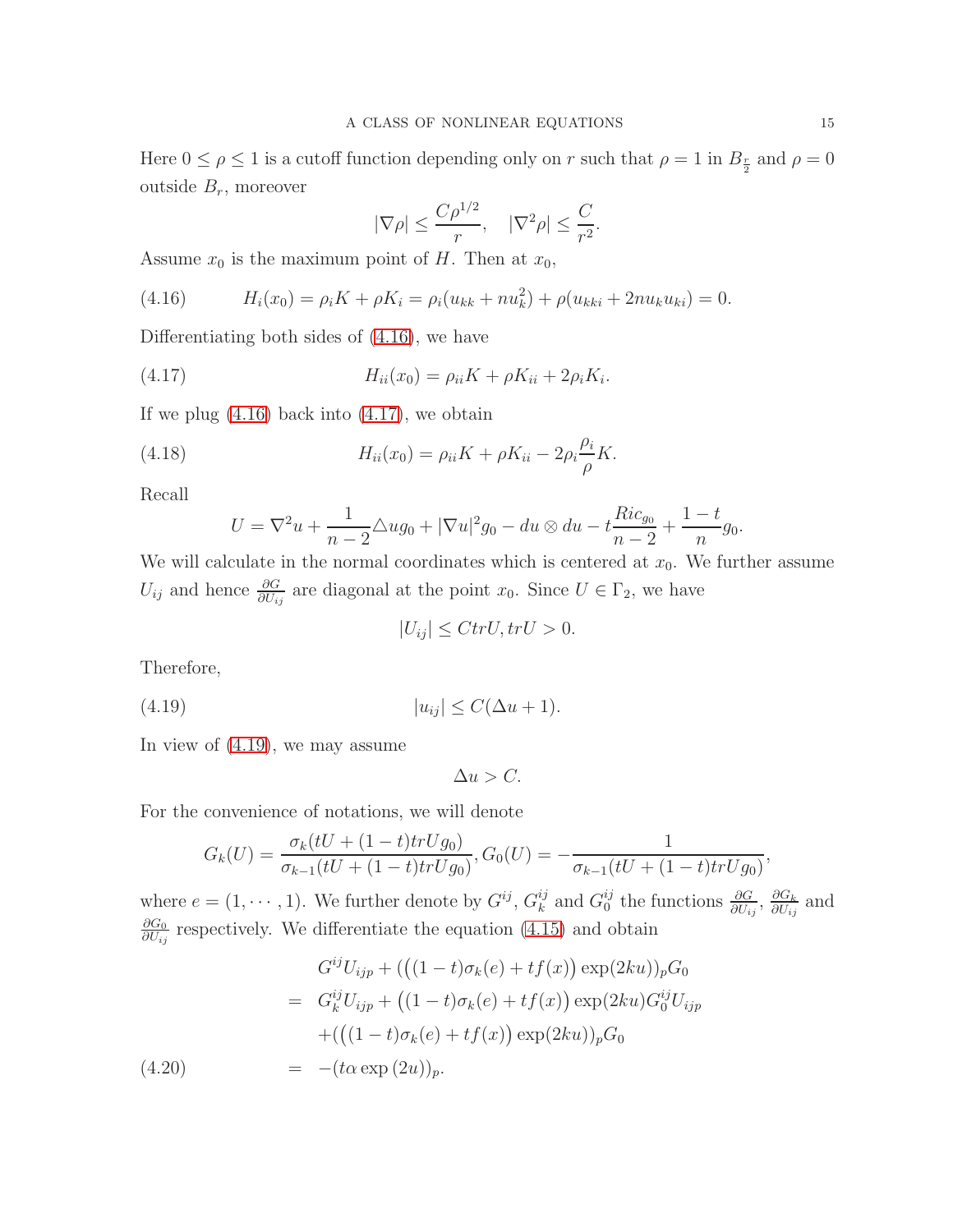Differentiate the equation [\(4.15\)](#page-13-2) another time and we obtain

<span id="page-15-1"></span>
$$
G^{ij,rs}U_{ijp}U_{rsp} + G^{ij}U_{ijpp}
$$
  
+2( $((1-t)\sigma_k(e) + tf(x)) \exp(2ku))_p G_0^{ij}U_{ijp}$   
+(( $(1-t)\sigma_k(e) + tf(x)) \exp(2ku))_{pp}G_0$   
=  $G_k^{ij,rs}U_{ijp}U_{rsp} + G_k^{ij}U_{ijpp} + ((1-t)\sigma_k(e) + tf(x)) \exp(2ku)G_0^{ij,rs}U_{ijp}U_{rsp}$   
+(( $1-t)\sigma_k(e) + tf(x)$ )  $\exp(2ku)G_0^{ij}U_{ijpp}$   
+2( $((1-t)\sigma_k(e) + tf(x)) \exp(2ku))_p G_0^{ij}U_{ijp}$   
+(( $(1-t)\sigma_k(e) + tf(x)$ )  $\exp(2ku))_{pp}G_0$ 

 $(4.21) = -(t\alpha \exp{(2u)})_{pp}.$ 

Moreover, from (3.10) in [\[GZ19\]](#page-27-1), we have

<span id="page-15-2"></span>(4.22) 
$$
-G_0^{ij,rs}U_{ijp}U_{rsp} \geq -(1+\frac{1}{k+1})G_0^{-1}G_0^{ij}G_0^{rs}U_{ijp}U_{rsp}.
$$

From the positivity of  $G^{ij}$  and negativity of  $H_{ij}$ , we find

(4.23) 
$$
0 \ge \rho \big(G^{ii} + \frac{\sum G^{pp}}{n-2} g_0^{ii}\big) H_{ii}(x_0)
$$

Then plug  $(4.18)$  into  $(4.23)$ , we obtain

<span id="page-15-0"></span>
$$
0 \ge \rho^2 (G^{ii} + \frac{\sum G^{pp}}{n-2} g_0^{ii}) (u_{ppii} + 2nu_p u_{pi} + 2nu_{pi} u_{pi}) - \rho C G^{ii} \Delta u.
$$

Now using Ricci identity yields

$$
0 \ge \rho^2 (G^{ii} + \frac{\sum G^{pp}}{n-2} g_0^{ii}) (u_{iipp} + 2nu_p u_{iip} + 2nu_{pi}^2 - C\Delta u) - \rho C G^{ii} \Delta u
$$

It follows from the definition of  $U$  and  $(4.16)$  that

$$
0 \geq \rho^2 G^{ii} (U_{iipp} + (u_i^2)_{pp} - (u_l^2)_{pp}
$$
  
+2n u<sub>p</sub> (U<sub>iip</sub> + (u<sub>i</sub><sup>2</sup>)<sub>p</sub> - (u<sub>l</sub><sup>2</sup>)<sub>p</sub>) + 2n u<sub>pi</sub><sup>2</sup> +  $\frac{2n}{n-2} u_{lp}^2 - C\Delta u$ ) -  $\rho C G^{ii} \Delta u$   

$$
\geq \rho^2 G^{ii} (U_{iipp} + 2(-2n u_i u_{ip} u_p + u_{ip}^2) - (-2n u_i u_{lp} u_p + u_{lp}^2)
$$
  
+2n u<sub>p</sub> (U<sub>iip</sub> + 2(u<sub>i</sub> u<sub>ip</sub>) - 2(u<sub>l</sub> u<sub>lp</sub>)) + 2n u<sub>pi</sub><sup>2</sup> +  $\frac{2n}{n-2} u_{lp}^2 - C\Delta u$ ) -  $\rho C G^{ii} \Delta u$   

$$
\geq G^{ii} (\frac{n+2}{n-2} \rho^2 (\Delta u)^2 - C\rho \Delta u) + \rho^2 G^{ii} U_{iipp} + 2\rho^2 u_p G^{ii} U_{iip}
$$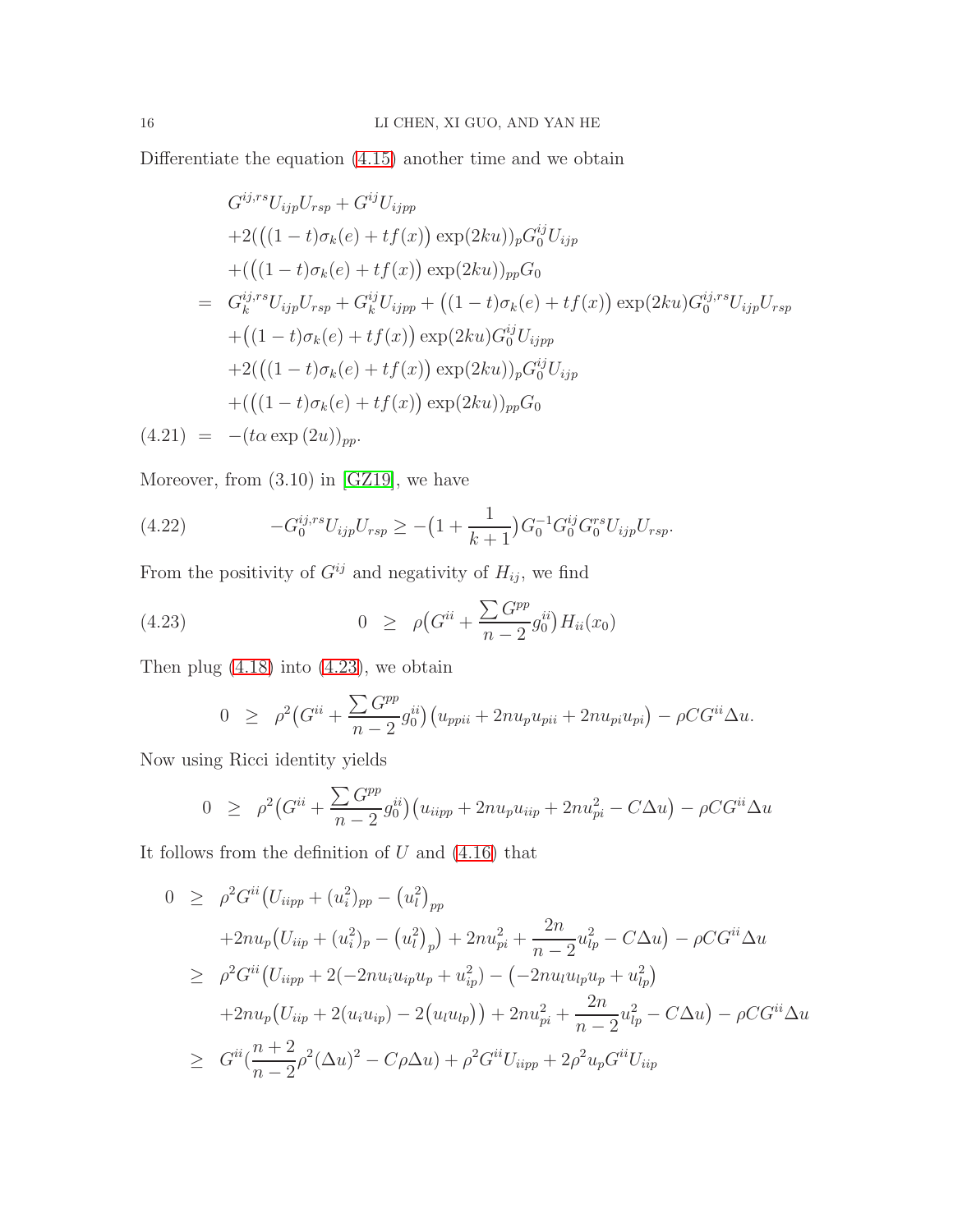where we have used the assumption that  $\Delta u$  is sufficiently large. Then using the concavity of  ${\cal G}_k$  , [\(4.20\)](#page-14-4) and [\(4.21\)](#page-15-1) we deduce that

$$
0 \geq G^{ii} \left( \frac{n+2}{n-2} \rho^2 (\Delta u)^2 - C \rho \Delta u \right)
$$
  
\n
$$
- \rho^2 \left( \left( (1-t) \sigma_k(e) + tf(x) \right) \exp(2ku) \right) G_0^{ij, rs} U_{ijp} U_{rsp}
$$
  
\n
$$
- 2 \rho^2 \left( \left( (1-t) \sigma_k(e) + tf(x) \right) \exp(2ku) \right)_{p} G_0^{ij} U_{ijp}
$$
  
\n
$$
- \rho^2 \left( \left( (1-t) \sigma_k(e) + tf(x) \right) \exp(2ku) \right)_{pp} G_0
$$
  
\n
$$
- \rho^2 (t \alpha \exp(2u))_{pp}
$$
  
\n
$$
+ 2 \rho^2 u_p \left( - \left( \left( (1-t) \sigma_k(e) + tf(x) \right) \exp(2ku) \right) \right)_{p} G_0 - (t \alpha \exp(2u))_{p}
$$

By use of [\(4.22\)](#page-15-2), it yields

<span id="page-16-0"></span>
$$
0 \geq G^{ii}(\frac{n+2}{n-2}\rho^{2}(\Delta u)^{2} - C\rho\Delta u)
$$
  
\n
$$
-\rho^{2}(((1-t)\sigma_{k}(e)+tf(x))\exp(2ku))(1+\frac{1}{k+1})G_{0}^{-1}G_{0}^{ij}G_{0}^{rs}U_{ijp}U_{rsp}
$$
  
\n
$$
-2\rho^{2}(((1-t)\sigma_{k}(e)+tf(x))\exp(2ku))_{p}G_{0}^{ij}U_{ijp} + C\rho^{2}G_{0}(\Delta u + 1)
$$
  
\n
$$
\geq G^{ii}(\frac{n+2}{n-2}\rho^{2}(\Delta u)^{2} - C\rho\Delta u) + C\rho G_{0}(\Delta u + 1)
$$
  
\n
$$
-\rho^{2}(((1-t)\sigma_{k}(e)+tf(x))\exp(2ku))(1+\frac{1}{k+1})G_{0}^{-1}
$$
  
\n
$$
(G_{0}^{ij}U_{ijp} - \frac{(((1-t)\sigma_{k}(e)+tf(x))\exp(2ku))_{p}}{-((1-t)\sigma_{k}(e)+tf(x))(1+\frac{1}{k+1})G_{0}^{-1}})^{2}
$$
  
\n
$$
-\frac{\rho^{2}(((1-t)\sigma_{k}(e)+tf(x))\exp(2ku))_{p}^{2}}{-((1-t)\sigma_{k}(e)+tf(x))\exp(2ku))(1+\frac{1}{k+1})G_{0}^{-1}} - C
$$
  
\n
$$
n+2
$$

(4.24) 
$$
\geq G^{ii}(\frac{n+2}{n-2}\rho^2(\Delta u)^2 - C\rho\Delta u) + C\rho^2 G_0(\Delta u + 1) - C.
$$

Let us divide the proof into two cases.

 $(A1) \frac{\sigma_k}{\sigma_{k-1}} \leq (\Delta u)^{\frac{1}{k}}$ . Then by the equation we have

<span id="page-16-1"></span>
$$
(4.25) \qquad \rho|G_0| = \frac{\rho}{\sigma_{k-1}} \le \frac{\rho \frac{\sigma_k}{\sigma_{k-1}} + t\rho \alpha \sup_{B_r} \exp(2u)}{\inf_{B_r} \left[ (tf(x) + (1-t)\sigma_k(e)) \exp(2ku) \right]} \le C\rho(\Delta u)^{\frac{1}{k}}.
$$

Since  $\sum_i G^{ii} \geq \frac{n-k+1}{k}$  $\frac{k+1}{k}$ , [\(4.24\)](#page-16-0) and [\(4.25\)](#page-16-1) imply  $\rho \Delta u \leq C$ .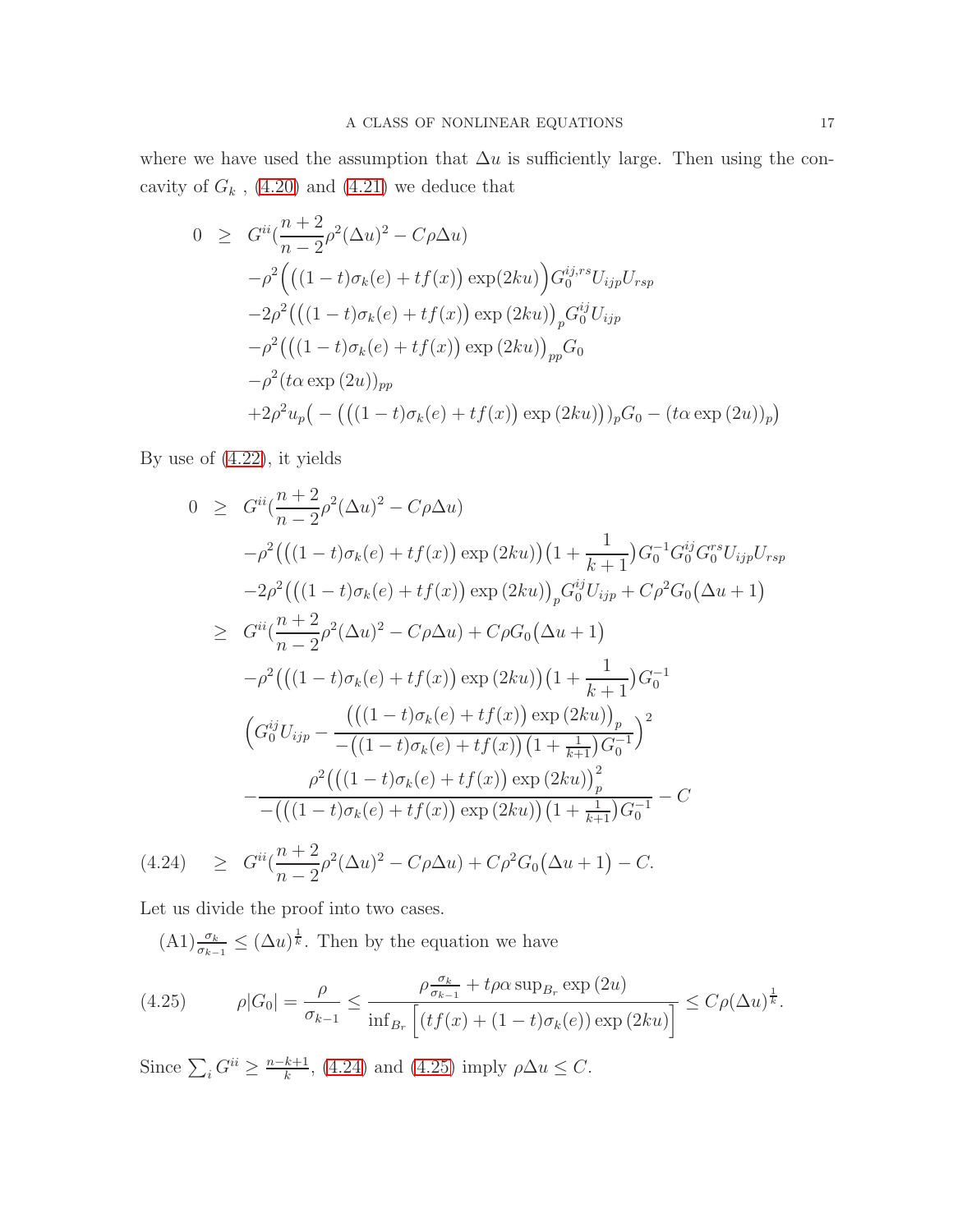<span id="page-17-0"></span>(A2)  $\frac{\sigma_k}{\sigma_{k-1}} > (\Delta u)^{\frac{1}{k}}$ . Then by Lemm[a2.1,](#page-5-0)

(4.26) 
$$
|G_0| = \frac{1}{\sigma_{k-1}} \le C \left(\frac{\sigma_{k-1}}{\sigma_k}\right)^{k-1} \le (\Delta u)^{-\frac{k-1}{k}}.
$$

Now we also derive  $\rho \Delta u \leq C$  from [\(4.24\)](#page-16-0) and [\(4.26\)](#page-17-0).

## 4.3. Proof of Lemma [2.7.](#page-7-5) Let

$$
U = \nabla^2 u + \frac{1}{n-2} \Delta u g_0 + |\nabla u|^2 g_0 - du \otimes du - t \frac{Ric_{g_0}}{n-2} + \frac{1-t}{n} g_0.
$$

We consider the following equation

(4.27) 
$$
\frac{\sigma_k(tU + (1-t)trUg_0)}{\sigma_{k-1}(tU + (1-t)trUg_0)} = ((1-t)\frac{\sigma_k(e)}{\sigma_{k-1}(e)} - t\alpha) \exp(2u),
$$

where  $t \in [0, 1], e = (1, \dots, 1)$ . For the convenience of notations, we will denote

<span id="page-17-2"></span><span id="page-17-1"></span>
$$
P_k(V) = \frac{\sigma_k(V)}{\sigma_{k-1}(V)}, \ G(U) = \frac{\sigma_k(tU + (1-t)trUg_0)}{\sigma_{k-1}(tU + (1-t)trUg_0)},
$$

where  $V = tU + (1 - t)trUg_0$ . We further denote by  $\sigma_l^{ij}$  $l^{\,ij},\,P_k^{\,ij}$  $\frac{\partial i}{\partial k}$ ,  $G^{ij}$  the functions  $\frac{\partial \sigma_l}{\partial V_{ij}}$ ,  $\frac{\partial P_k}{\partial V_{ij}}$  $\partial V_{ij}$ and  $\frac{\partial G}{\partial U_{ij}}$  respectively. By direct calculation

$$
G^{ii}U_{ii} = P_k^{jj}(t\delta_{ij} + (1-t))U_{ii}
$$
  
\n
$$
= P_k^{ii}V_{ii}
$$
  
\n
$$
= \frac{\sigma_k^{ii}V_{ii}\sigma_{k-1} - \sigma_k\sigma_{k-1}^{ii}V_{ii}}{\sigma_{k-1}^2}
$$
  
\n
$$
= \frac{\sigma_k\sigma_{k-1}}{\sigma_{k-1}^2}
$$
  
\n(4.28)  
\n
$$
\geq P_k = \left((1-t)\frac{\sigma_k(e)}{\sigma_{k-1}(e)} - t\alpha\right)\exp(2u).
$$

Moreover, we differentiate the equation [\(4.27\)](#page-17-1) and obtain

(4.29) 
$$
G^{ij}U_{ijp} = (( (1-t)\frac{\sigma_k(e)}{\sigma_{k-1}(e)} - t\alpha) \exp (2u))_p.
$$

Set  $\min_M \gamma' > 0, \min_M (\gamma'' - \gamma'^2) > 0$ , and

<span id="page-17-3"></span>
$$
Q = \rho \cdot (1 + \frac{|\nabla u|^2}{2})e^{\gamma(u)} := \rho \cdot K.
$$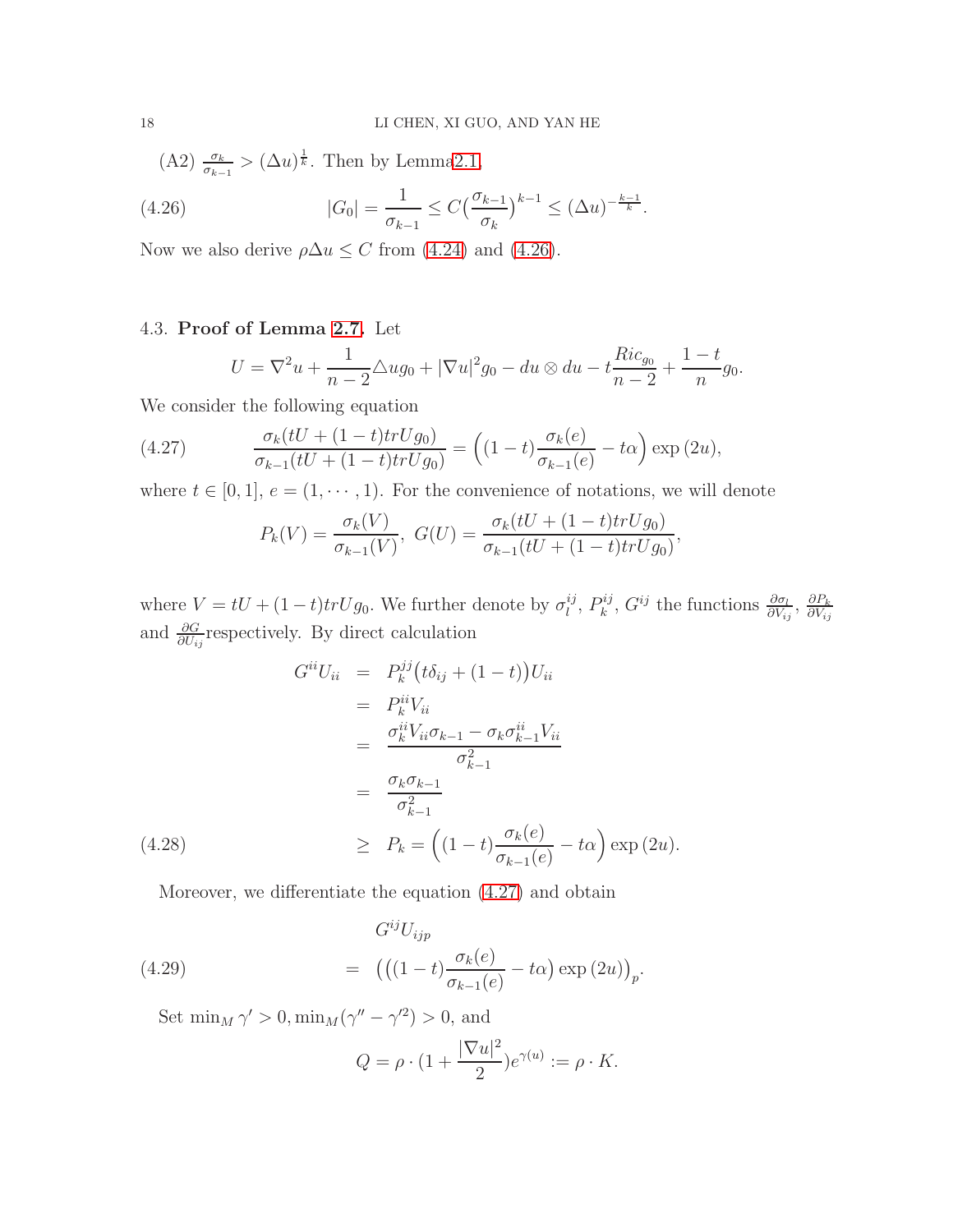Here  $0 \le \rho \le 1$  is a cutoff function depending only on r such that  $\rho = 1$  in  $B_{\frac{r}{2}}$  and  $\rho = 0$ outside  $B_r$ , moreover

$$
|\nabla \rho| \leq \frac{C\rho^{1/2}}{r}, \quad |\nabla^2 \rho| \leq \frac{C}{r^2}.
$$

Assume that  $\max_M Q = Q(\tilde{x})$ ,  $U_{ij}(\tilde{x})$  and hence  $P^{ij}(\tilde{x})$  and  $G^{ij}(\tilde{x})$  are diagonal. Then differentiating  $K$  at the point  $\widetilde{x}$ , we have

<span id="page-18-0"></span>
$$
K_i(\widetilde{x}) = e^{\gamma(u)} \left( (1 + \frac{u_l^2}{2}) \gamma' u_i + u_l u_{li} \right)
$$

and

<span id="page-18-2"></span>
$$
K_{ij}(\tilde{x}) = K_{ij}(\tilde{x}) + (4.30) = e^{\gamma(u)} \left( (1 + \frac{u_l^2}{2}) \left( (\gamma')^2 u_i u_j + \gamma' u_{ij} + \gamma'' u_i u_j \right) + 2u_l u_{lj} \gamma' u_i + u_{lj} u_{li} + u_l u_{lij} \right).
$$

Since  $\tilde{x}$  is the maximum point of  $Q$ , we have

(4.31) 
$$
0 = Q_i(\tilde{x}) = \rho_i K + \rho K_i.
$$

Differentiating both sides of [\(4.31\)](#page-18-0) gives

<span id="page-18-1"></span>
$$
(4.32) \tQ_{ii} = \rho_{ii}K + 2\rho_iK_i + \rho K_{ii}.
$$

Then inserting [\(4.31\)](#page-18-0) into [\(4.32\)](#page-18-1) and using the positivity of  $G^{ij}$ , the negativity of  $Q_{ij}$ , we deduce that

<span id="page-18-3"></span>(4.33) 
$$
0 \ge \rho e^{-\gamma(u)} \left( G^{ii} + \frac{\sum G^{pp}}{n-2} g_0^{ii} \right) Q_{ii}(\tilde{x})
$$
  
\n
$$
\ge \rho e^{-\gamma(u)} \left( G^{ii} + \frac{\sum G^{pp}}{n-2} g_0^{ii} \right) \left( \rho K_{ii} + \rho_{ii} K - 2 \rho_i \frac{\rho_i}{\rho} K \right)
$$
  
\n
$$
\ge e^{-\gamma(u)} \left( G^{ii} + \frac{\sum G^{pp}}{n-2} g_0^{ii} \right) \left( \rho^2 K_{ii} - C \rho K \right).
$$

Then we plug  $(4.30)$  into  $(4.33)$  and obtain

$$
0 \geq \rho^2 (G^{ii} + \frac{\sum G^{pp}}{n-2} g_0^{ii})
$$
  

$$
\left( u_l u_{lii} + (1 + \frac{u_l^2}{2}) \left( (\gamma' \gamma' + \gamma'') u_i u_i + \gamma' u_{ii} \right) + 2 \gamma' u_l u_{li} u_i + u_{li} u_{li} \right)
$$
  
(4.34) 
$$
-C \rho \sum_i G^{ii} (|\nabla u|^2 + 1).
$$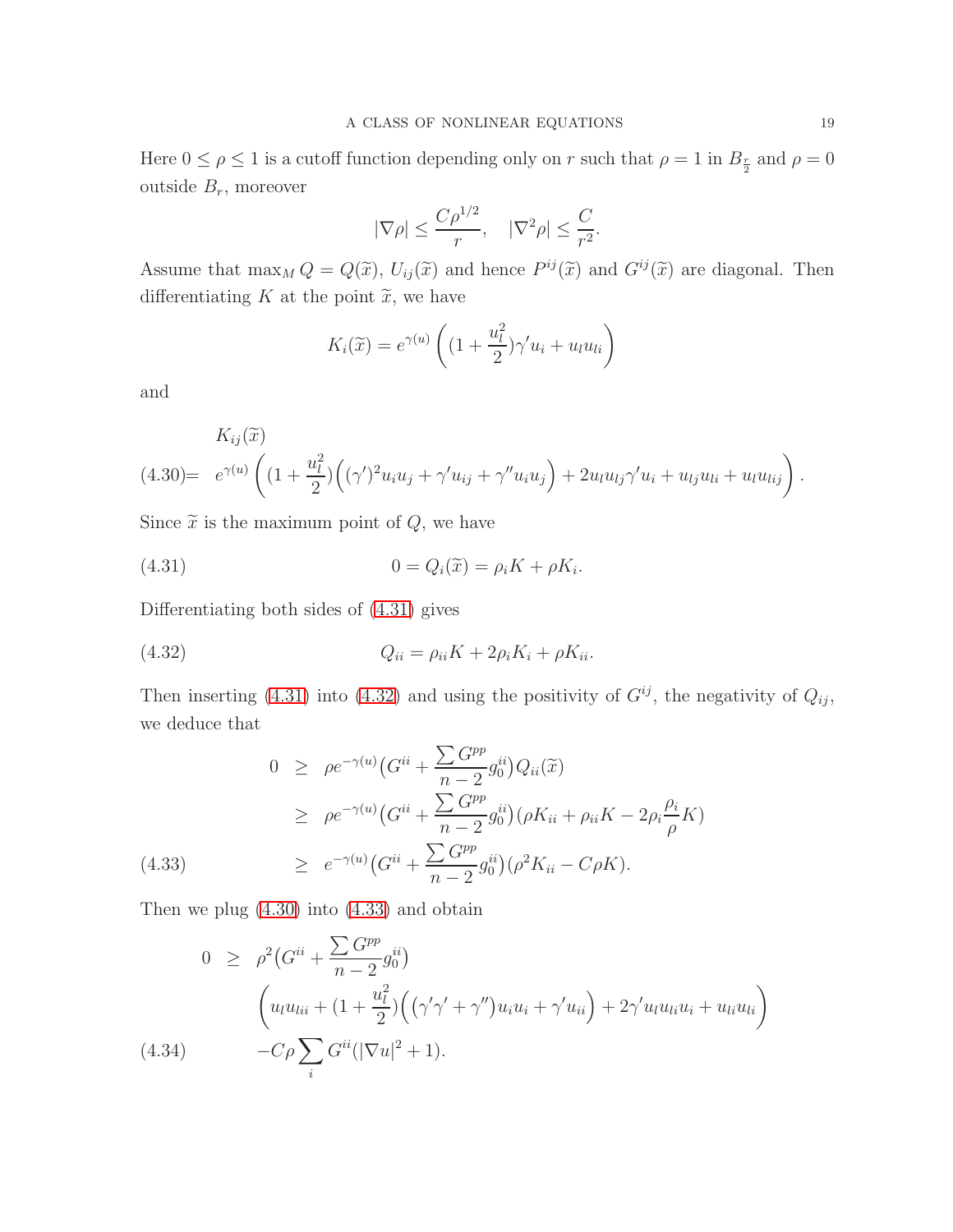Moreover, Ricci identity gives

$$
0 \geq \rho^2 (G^{ii} + \frac{\sum G^{pp}}{n-2} g_0^{ii})
$$
  

$$
\left( u_l u_{iil} + (1 + \frac{u_l^2}{2}) \left( (\gamma' \gamma' + \gamma'') u_i u_i + \gamma' u_{ii} \right) + 2 \gamma' u_l u_{li} u_i + u_{li} u_{li} \right)
$$
  

$$
- C \rho \sum_i G^{ii} (|\nabla u|^2 + 1).
$$

Using the definition of  $U$ , we have

<span id="page-19-0"></span>
$$
0 \geq \rho^2 u_l G^{ii} \Big( U_{iil} - \left( u_p^2 - u_i u_i \right)_l \Big) + \rho^2 \gamma' G^{ii} \left( U_{ii} - \left( u_p^2 - u_i u_i \right) \right) \left( 1 + \frac{u_l^2}{2} \right) + \rho^2 G^{ii} \left( 1 + \frac{u_l^2}{2} \right) \left( \gamma' \gamma' + \gamma'' \right) \left( u_i^2 + \frac{u_p^2}{n - 2} \right) + 2 G^{ii} \left( \gamma' u_i u_{li} u_l + \frac{\gamma' u_p u_{lp} u_l}{n - 2} \right) - C \rho \sum_i G^{ii} \left( |\nabla u|^2 + 1 \right).
$$

By substituting  $(4.28)$  and  $(4.29)$  into  $(4.35)$  and using  $(4.31)$ , we obtain

<span id="page-19-1"></span>
$$
0 \geq \rho^2 G^{ii} \Big( -u_l u_p u_{pl} + u_l u_i u_{il} + \gamma' (-u_p^2 + u_i^2)(1 + \frac{u_l^2}{2}) \Big) + \rho^2 G^{ii} \Big( (1 + \frac{u_l^2}{2})(\gamma'^2 + \gamma'') \big( u_i^2 + \frac{u_p^2}{n - 2} \big) \Big) - 2\rho^2 G^{ii} (1 + \frac{u_l^2}{2})(\gamma' \gamma') \big( u_i^2 + \frac{u_p^2}{n - 2} \big) - C \sum_i G^{ii} (\rho^{\frac{3}{2}} |\nabla u|^3 + \rho |\nabla u|^2 + 1) \geq \rho^2 G^{ii} \Big( \gamma' (1 + \frac{u_l^2}{2}) u_p^2 - \gamma' (1 + \frac{u_l^2}{2}) u_i^2 + \gamma' (-u_p^2 + u_i^2)(1 + \frac{u_l^2}{2}) + (1 + \frac{u_l^2}{2})(-\gamma'^2 + \gamma'') \big( u_i^2 + \frac{u_p^2}{n - 2} \big) \Big) - C \sum_i G^{ii} (\rho^{\frac{3}{2}} |\nabla u|^3 + \rho |\nabla u|^2 + 1) \geq \rho^2 G^{ii} \Big( (1 + \frac{u_l^2}{2}) (-\gamma'^2 + \gamma'') \big( \frac{u_p^2}{n - 2} \big) \Big) - C \sum_i G^{ii} (\rho^{\frac{3}{2}} |\nabla u|^3 + 1),
$$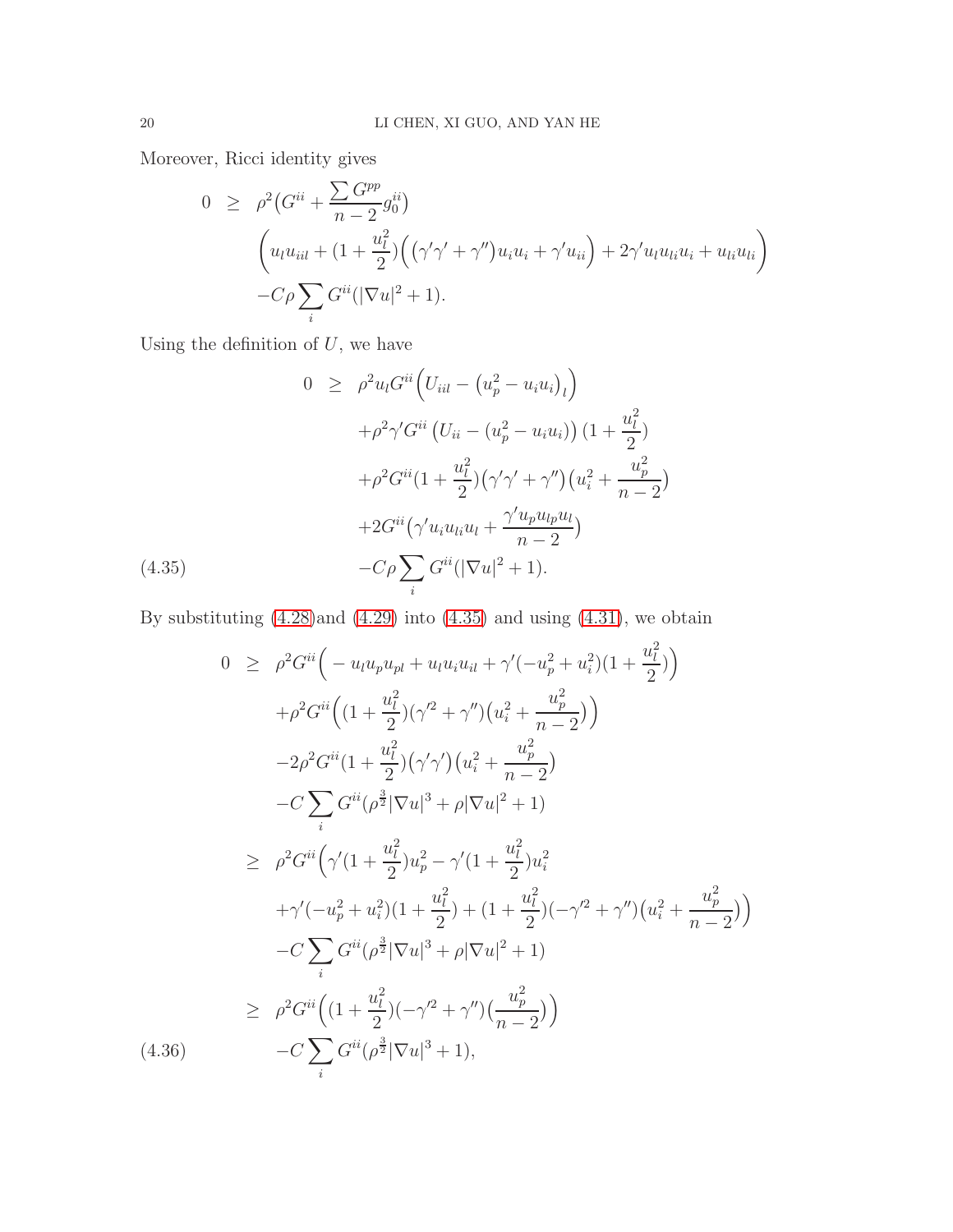where we have used  $-\gamma'^2 + \gamma'' > 0$ . Thanks to [\(4.36\)](#page-19-1), [\(2.13\)](#page-7-6) is proved.

### 4.4. Proof of Lemma [2.8.](#page-8-2) Let

<span id="page-20-1"></span>
$$
U = \nabla^2 u + \frac{1}{n-2} \triangle u g_0 + |\nabla u|^2 g_0 - du \otimes du - t \frac{Ric_{g_0}}{n-2} + \frac{1-t}{n} g_0.
$$

We consider the following equation

(4.37) 
$$
\frac{\sigma_k(tU + (1-t)trUg_0)}{\sigma_{k-1}(tU + (1-t)trUg_0)} = ((1-t)\frac{\sigma_k(e)}{\sigma_{k-1}(e)} - t\alpha) \exp(2u),
$$

where  $t \in [0, 1], e = (1, \dots, 1)$ . Take the auxiliary function

$$
H(x) = \rho(\Delta u + n|\nabla u|^2) := \rho K.
$$

Here  $0 \le \rho \le 1$  is a cutoff function depending only on r such that  $\rho = 1$  in  $B_{\frac{r}{2}}$  and  $\rho = 0$ outside  $B_r$ , moreover

$$
|\nabla \rho| \le \frac{C\rho^{1/2}}{r}, \quad |\nabla^2 \rho| \le \frac{C}{r^2}.
$$

Assume  $x_0$  is the maximum point of H. We will calculate in the normal coordinates which is centered at  $x_0$ . We further assume  $U_{ij}$  and hence  $\frac{\partial G}{\partial U_{ij}}$  are diagonal at the point  $x_0$ . Then at  $x_0$ ,

<span id="page-20-2"></span>(4.38) 
$$
H_i(x_0) = \rho_i K + \rho K_i = \rho_i (u_{kk} + n u_k^2) + \rho (u_{kki} + 2n u_k u_{ki}) = 0.
$$

Since  $U \in \Gamma_2$ , we have

<span id="page-20-0"></span>
$$
|U_{ij}| \leq C tr U, tr U > 0.
$$

Therefore,

$$
(4.39) \t\t |u_{ij}| \le C(\Delta u + 1).
$$

In view of [\(4.39\)](#page-20-0), without loss of generality, we may assume

$$
\Delta u > C.
$$

For the convenience of notations, we will denote

$$
G(U) = \frac{\sigma_k(tU + (1-t)trUg_0)}{\sigma_{k-1}(tU + (1-t)trUg_0)},
$$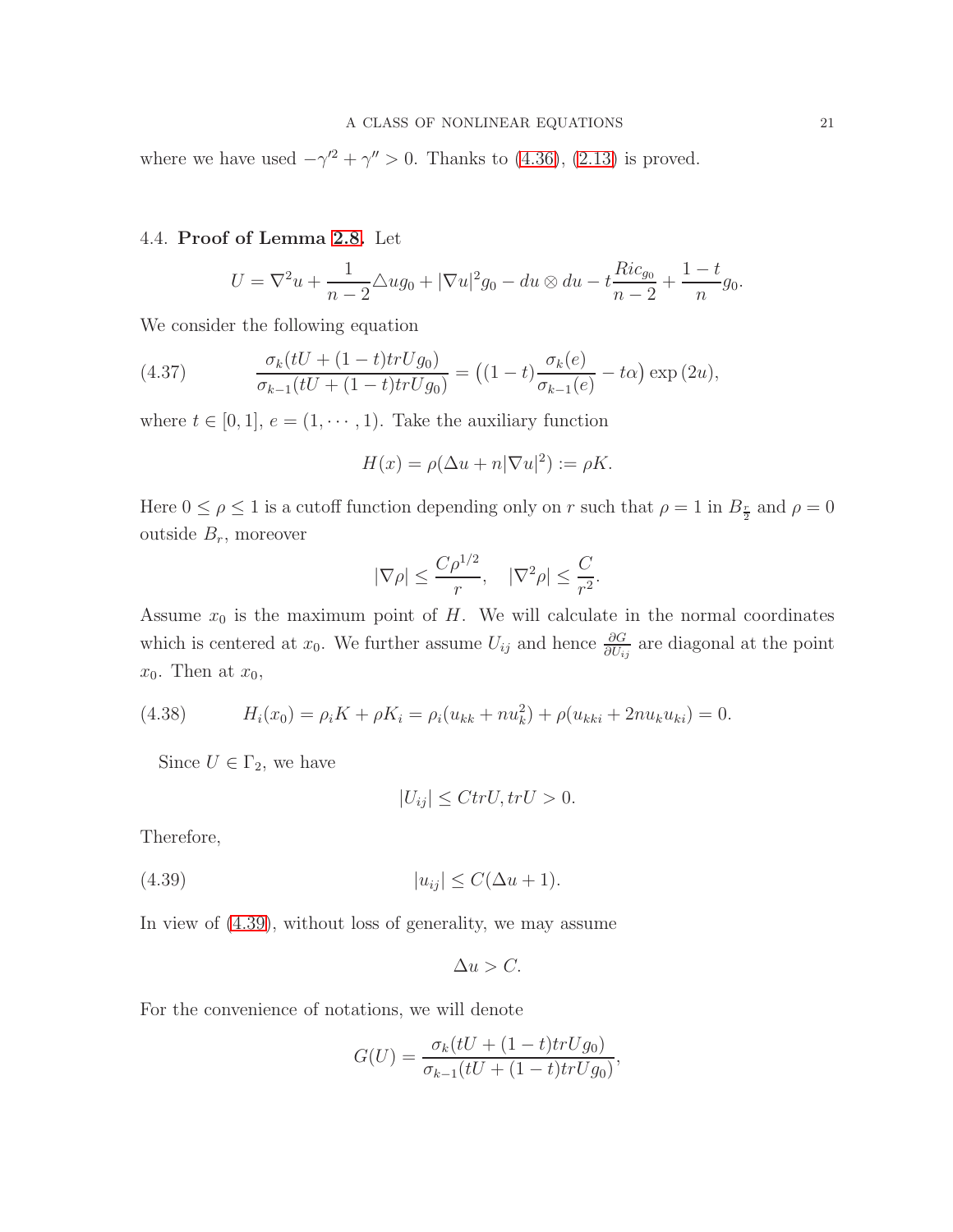where  $e = (1, \dots, 1)$ . We further denote by  $G^{ij}$  the functions  $\frac{\partial G}{\partial U_{ij}}$ . We differentiate the equation [\(4.37\)](#page-20-1) and obtain

<span id="page-21-0"></span>(4.40) 
$$
G_k^{ij} U_{ijp} = \left( \left( (1-t) \frac{\sigma_k(e)}{\sigma_{k-1}(e)} - t\alpha \right) \exp(2u) \right)_p.
$$

Differentiate the equation [\(4.37\)](#page-20-1) another time and we obtain

(4.41) 
$$
G^{ij,rs}U_{ijp}U_{rsp} + G^{ij}U_{ijpp}
$$

$$
= \left( \left( (1-t) \frac{\sigma_k(e)}{\sigma_{k-1}(e)} - t\alpha \right) \exp(2u) \right)_{pp}.
$$

By direct calculation, we have

<span id="page-21-1"></span>
$$
0 \geq \rho \left( G^{ii} + \frac{\sum G^{pp}}{n-2} g_0^{ii} \right) H_{ii}(x_0)
$$
  
=  $\rho^2 \left( G^{ii} + \frac{\sum G^{pp}}{n-2} g_0^{ii} \right) \left( u_{ppii} + 2n u_p u_{pi} + 2n u_{pi} u_{pi} \right) - \rho C G^{ii} \Delta u$   
 $\geq \rho^2 \left( G^{ii} + \frac{\sum G^{pp}}{n-2} g_0^{ii} \right) \left( u_{ipp} + 2n u_p u_{ip} + 2n u_{pi}^2 - C \Delta u \right) - \rho C G^{ii} \Delta u,$ 

where we have used Ricci identity. Moreover, from the definition of  $U$  and  $(4.38)$ , we obtain

<span id="page-21-2"></span>
$$
0 \geq \rho^2 G^{ii} (U_{iipp} + (u_i^2)_{pp} - (u_l^2)_{pp}
$$
  
+2n u<sub>p</sub> (U<sub>tip</sub> + (u<sub>i</sub><sup>2</sup>)<sub>p</sub> - (u<sub>l</sub><sup>2</sup>)<sub>p</sub>) + 2n u<sub>pi</sub><sup>2</sup> +  $\frac{2n}{n-2} u_{lp}^2 - C\Delta u$ ) -  $\rho C G^{ii} \Delta u$   

$$
\geq \rho^2 G^{ii} (U_{iipp} + 2(-2n u_i u_{ip} u_p + u_{ip}^2) - (-2n u_i u_{lp} u_p + u_{lp}^2))
$$
  
(4.42) +2n u<sub>p</sub> (U<sub>tip</sub> + 2(u<sub>i</sub> u<sub>ip</sub>) - 2(u<sub>l</sub> u<sub>lp</sub>)) + 2n u<sub>pi</sub><sup>2</sup> +  $\frac{2n}{n-2} u_{lp}^2 - C\Delta u$ ) -  $\rho C G^{ii} \Delta u$ .

Now substituting  $(4.40)$  and  $(4.41)$  into  $(4.42)$  and using the concavity of  $G$ , we have

<span id="page-21-3"></span>(4.43) 
$$
0 \geq G^{ii} \left( \frac{n+2}{n-2} \rho^2 (\Delta u)^2 - C \rho \Delta u \right) + \rho^2 G^{ii} U_{iipp} + 2 \rho^2 u_p G^{ii} U_{iip}
$$

$$
\geq G^{ii} \left( \frac{n+2}{n-2} \rho^2 (\Delta u)^2 - C \rho \Delta u \right).
$$

Now we also derive  $\rho \Delta u \leq C$  from [\(4.43\)](#page-21-3).

## 4.5. Proof of Lemma [2.9.](#page-8-3) Let

(4.44) 
$$
W = \nabla^2 u + du \otimes du - \frac{1}{2} |\nabla u|^2 g_0 + A_{g_0}.
$$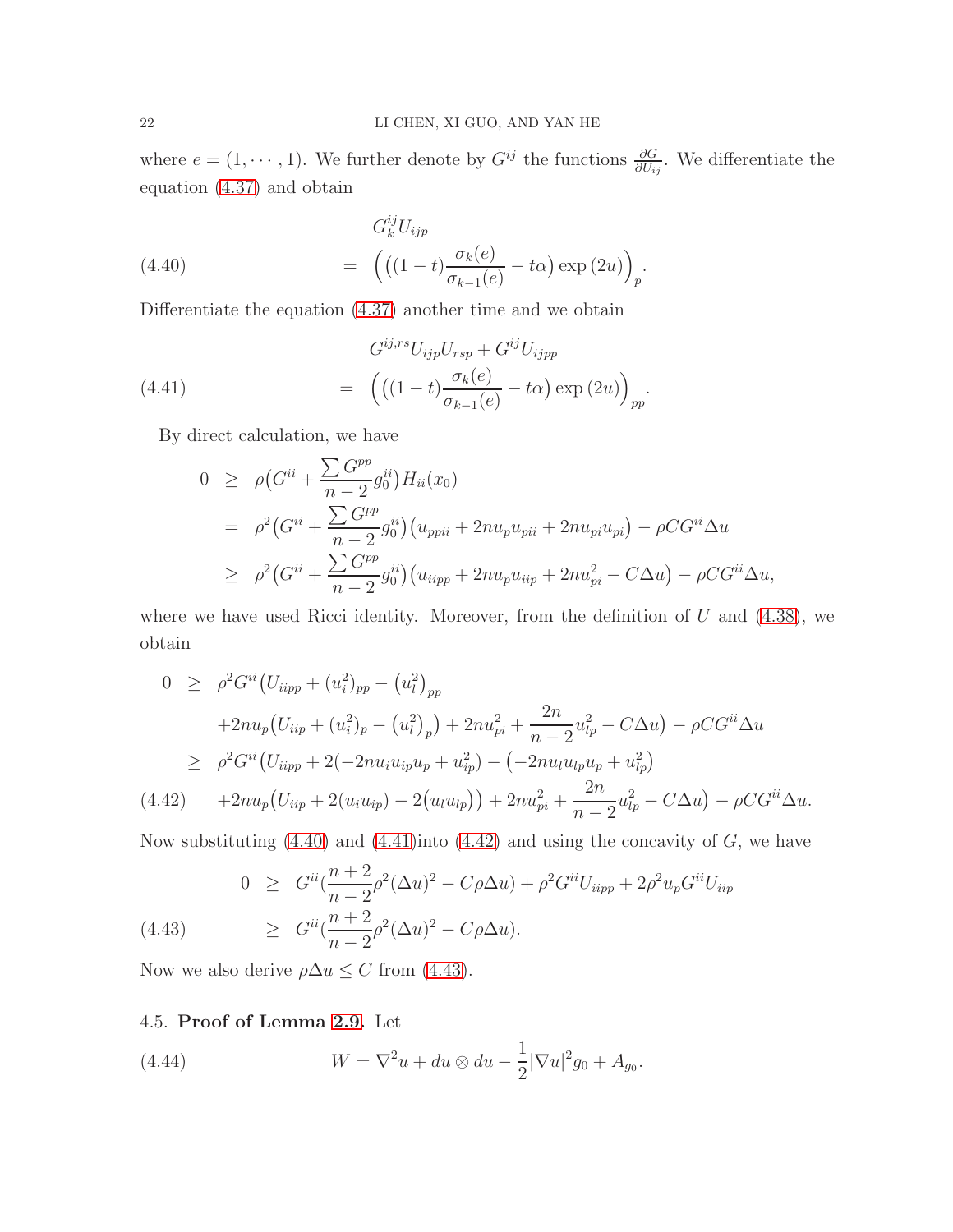We consider the following equation

(4.45) 
$$
\frac{\sigma_k(W)}{\sigma_{k-1}(W)} + \alpha \exp(-2u) = \frac{\varphi(x, u)}{\sigma_{k-1}(W)},
$$

where  $t \in [0, 1]$ ,

$$
\varphi(x, u) = \exp(-2ku)f.
$$

Take the auxiliary function

$$
H(x) = \rho \cdot (\Delta u + |\nabla u|^2) := \rho \cdot K,
$$

where  $0 \leq \rho \leq 1$  is a cutoff function depending only on r such that  $\rho = 1$  in  $B_{\frac{r}{2}}$  and  $\rho = 0$  outside  $B_r$ , moreover

<span id="page-22-1"></span>
$$
|\nabla \rho| \leq \frac{C \rho^{1/2}}{r}, \quad |\nabla^2 \rho| \leq \frac{C}{r^2}.
$$

Assume  $x_0$  is the maximum point of H. Then at  $x_0$ ,

$$
\rho_i K + \rho K_i = 0.
$$

We will calculate in the normal coordinates which is centered at  $x_0$ . We further assume  $W_{ij}$  and hence  $\frac{\partial G}{\partial W_{ij}}$  are diagonal at the point  $x_0$ . Since  $W \in \Gamma_2$ , we have

<span id="page-22-0"></span>
$$
|W_{ij}| \leq CtrW, trW > 0.
$$

Therefore,

(4.47) 
$$
|u_{ij}| + |\nabla u|^2 \le C(\Delta u + 1).
$$

In view of [\(4.47\)](#page-22-0), we may assume

 $\Delta u > C$ .

For the convenience of notations, we will denote

<span id="page-22-2"></span>
$$
G_k(W) = \frac{\sigma_k(W)}{\sigma_{k-1}(W)}, G_0(W) = -\frac{1}{\sigma_{k-1}(W)}
$$

.

We further denote by  $G^{ij}$ ,  $G^{ij}_k$  $_k^{ij}$  and  $G_0^{ij}$  $\frac{i}{0}$  the functions  $\frac{\partial G}{\partial W_{ij}}$ ,  $\frac{\partial G_k}{\partial W_{ij}}$  $\frac{\partial G_k}{\partial W_{ij}}$  and  $\frac{\partial G_0}{\partial W_{ij}}$  respectively. We differentiate the equation [\(2.15\)](#page-8-0) and obtain

(4.48)  
\n
$$
G^{ij}W_{ijp} + \varphi(x, u)_p G_0
$$
\n
$$
= G^{ij}_k W_{ijp} + \varphi(x, u) G^{ij}_0 W_{ijp} + \varphi(x, u)_p G_0
$$
\n
$$
= -(\alpha \exp(-2u))_p.
$$

Differentiate the equation another time and we obtain

<span id="page-22-3"></span>
$$
G^{ij,rs}W_{ijp}W_{rsp} + G^{ij}W_{ijpp}
$$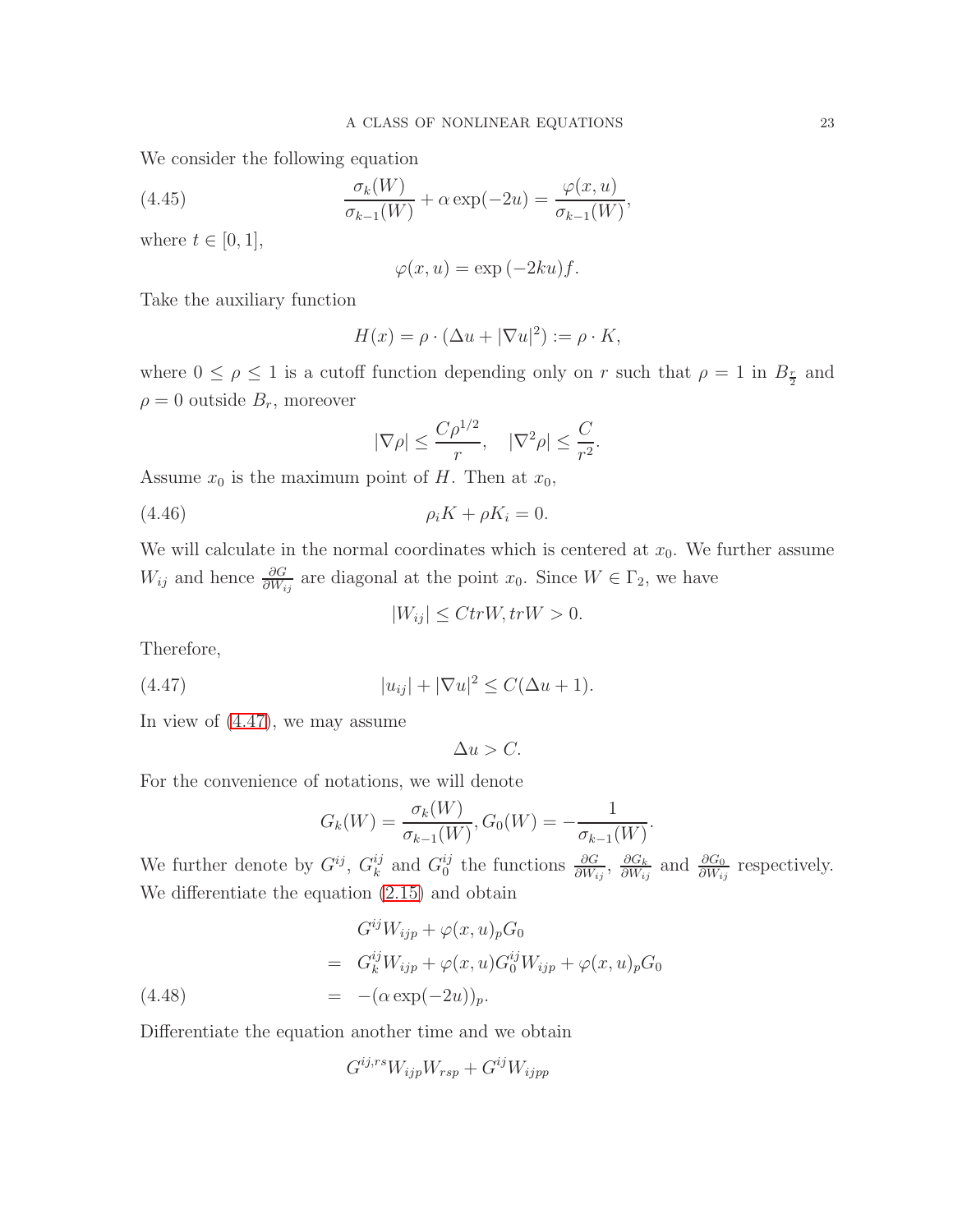$$
+2\varphi(x,u)_p G_0^{ij} W_{ijp} + \varphi(x,u)_{pp} G_0
$$
  
\n
$$
= G_k^{ij,rs} W_{ijp} W_{rsp} + G_k^{ij} W_{ijpp}
$$
  
\n
$$
+ \varphi(x,u) G_0^{ij,rs} W_{ijp} W_{rsp} + \varphi(x,u) G_0^{ij} W_{ijpp}
$$
  
\n
$$
+2\varphi(x,u)_p G_0^{ij} W_{ijp} + \varphi(x,u)_{pp} G_0
$$
  
\n(4.49) 
$$
= -(\alpha \exp(-2u))_{pp}.
$$

Moreover, from (3.10) in [\[GZ19\]](#page-27-1), we have

<span id="page-23-0"></span>(4.50) 
$$
-G_0^{ij,rs}W_{ijp}W_{rsp} \geq -(1+\frac{1}{k+1})G_0^{-1}G_0^{ij}G_0^{rs}W_{ijp}W_{rsp}.
$$

Besides, from  $G^{ii} \geq \frac{n-k+1}{k}$  $\frac{k+1}{k}$  (see [\[GZ19\]](#page-27-1)) we have

$$
(4.51)\qquad \qquad -C \ge -CG^{ii}.
$$

In view of [\(4.47\)](#page-22-0), we may assume  $\Delta u > C$ . Using [\(4.46\)](#page-22-1), we have

$$
0 \geq \rho G^{ii} H_{ii}(x_0)
$$
  
=  $\rho G^{ii} (\rho_{ii} K + 2\rho_i K_i + \rho K_{ii})$   

$$
\geq \rho^2 G^{ii} (u_{ppii} + 2u_p u_{pi} + 2u_{pi} u_{pi}) - C\rho G^{ii} \Delta.u
$$

Then by use of Ricci identity and the definition of  $W$  we obtain

$$
0 \geq \rho^2 G^{ii} (u_{iipp} + 2u_p u_{iip} + 2u_{pi}^2 - C\Delta u) - C\rho G^{ii} \Delta u
$$
  
\n
$$
\geq \rho^2 G^{ii} (W_{iipp} - (u_i^2)_{pp} + (\frac{u_i^2}{2})_{pp} + 2u_p (W_{iip} - (u_i^2)_{p})
$$
  
\n
$$
+ (\frac{u_i^2}{2})_p) + 2u_{pi}^2 - C\Delta u - C\rho G^{ii} \Delta u.
$$

From the concavity of  $G_k$ , [\(4.48\)](#page-22-2) and [\(4.49\)](#page-22-3) we deduce

$$
0 \geq \rho^2 G^{ii} (W_{iipp} - 2(-2u_i u_{ip} u_p + u_{ip}^2) + (-2u_l u_{lp} u_p + u_{lp}^2) + 2u_p (W_{iip} - 2(u_i u_{ip}) + (u_l u_{lp})) + 2u_{pi}^2 - C\Delta u) - C\rho G^{ii} \Delta u \geq \rho^2 G^{ii} ((\Delta u)^2) + \rho^2 G^{ii} W_{iipp} + 2\rho^2 u_p G^{ii} W_{iip} - C\rho G^{ii} \Delta u \geq \rho^2 G^{ii} ((\Delta u)^2) - C\rho G^{ii} \Delta u - \rho^2 \varphi(x, u) G_0^{ij, rs} W_{ijp} W_{rsp} - 2\rho^2 \varphi(x, u)_{p} G_0^{ij} W_{ijp} - \rho^2 \varphi(x, u)_{pp} G_0 - \rho^2 (\alpha \exp(-2u))_{pp} + 2\rho^2 u_p (-\varphi(x, u)_p G_0 - (\alpha \exp(-2u)(x))_p)
$$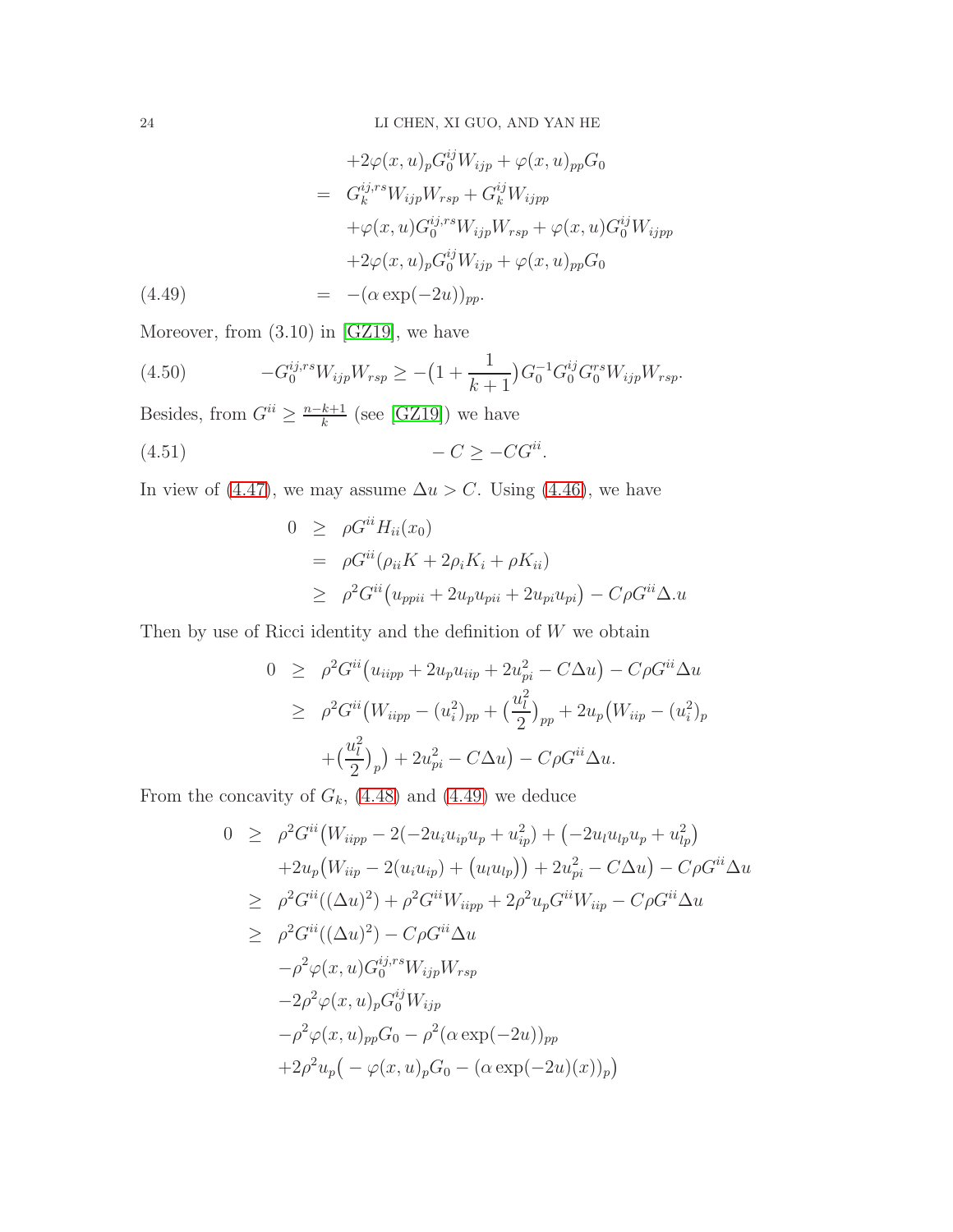Moreover, using [\(4.50\)](#page-23-0) we have

<span id="page-24-0"></span>
$$
0 \geq \rho^2 G^{ii}((\Delta u)^2) - C\rho G^{ii}\Delta u
$$
  
\n
$$
-\rho^2 \varphi(x, u)(1 + \frac{1}{p+1})G_0^{-1}G_0^{ij}G_0^{rs}W_{ijp}W_{rsp}
$$
  
\n
$$
-2\rho^2 \varphi(x, u)_p G_0^{ij}W_{ijp}
$$
  
\n
$$
+C\rho^2 G_0(\Delta u + 1).
$$
  
\n
$$
\geq G^{ii}(\rho^2(\Delta u)^2 - \rho \Delta u) + C\rho^2 G_0(\Delta u)
$$
  
\n
$$
-\rho^2 \varphi(x, u)(1 + \frac{1}{k+1})G_0^{-1}(G_0^{ij}W_{ijp} - \frac{\varphi(x, u)_p}{-\varphi(x, u)(1 + \frac{1}{k+1})G_0^{-1}})^2
$$
  
\n
$$
-\frac{\rho^2 \varphi(x, u)_p^2}{-\varphi(x, u)(1 + \frac{1}{k+1})G_0^{-1}}
$$

(4.52) 
$$
\geq G^{ii}(\rho^2(\Delta u)^2 - C\rho \Delta u) + C\rho^2 G_0(\Delta u + 1).
$$

Let us divide the proof into two cases.

<span id="page-24-1"></span>(1) 
$$
\frac{\sigma_k}{\sigma_{k-1}} \le (\Delta u)^{\frac{1}{k}}
$$
. Then  
\n(4.53)  $\rho G_0 \ge \frac{\rho}{\sigma_{k-1}} \ge \frac{\rho\left(-\frac{\sigma_k}{\sigma_{k-1}} - \sup_{B_r} \alpha \exp(-2u)\right)}{\inf_{B_r} \varphi(x, u(x))} \ge -C\rho(\Delta u)^{\frac{1}{k}}$ .

Note that  $\sum_i G^{ii} \geq \frac{n-k+1}{k}$  $\frac{k+1}{k}$ , thus [\(4.52\)](#page-24-0) and [\(4.53\)](#page-24-1) imply  $\rho \Delta u \leq C$ .  $(2)$   $\frac{\sigma_k}{\sigma_{k-1}} > (\Delta u)^{\frac{1}{k}}$ . Then by Lemm[a2.1,](#page-5-0)

(4.54) 
$$
|G_0| = \frac{1}{\sigma_{k-1}} \le C \left(\frac{\sigma_{k-1}}{\sigma_k}\right)^{k-1} \le (\Delta u)^{-\frac{k-1}{k}}.
$$

Now we also derive  $\rho \Delta u \leq C$  from [\(4.52\)](#page-24-0) and [\(4.54\)](#page-24-2).

## <span id="page-24-2"></span>5. Proof of Theorem [1.2](#page-3-2)

<span id="page-24-3"></span>**Case(A)**  $f > 0, \alpha \leq 0$ . Consider the equation

(5.1) 
$$
\sigma_k(t\eta + (1-t)tr\eta \cdot e) + t\alpha \exp(2u)\sigma_{k-1}(t\eta + (1-t)tr\eta \cdot e)
$$

$$
= (1-t)(\exp 2u)^k \sigma_k(e) + t \exp(2ku)f(x),
$$

where  $\eta_i$  are the eigenvalues of  $g_0^{-1}(\nabla^2 u + \frac{1}{n-2}\Delta u g_0 + |\nabla u|^2 g_0 - du \otimes du - t\frac{Ric_{g_0}}{n-2} + \frac{1-t}{n}$  $\frac{-t}{n}g_0$ and  $\eta = (\eta_1, \cdots, \eta_n)$ .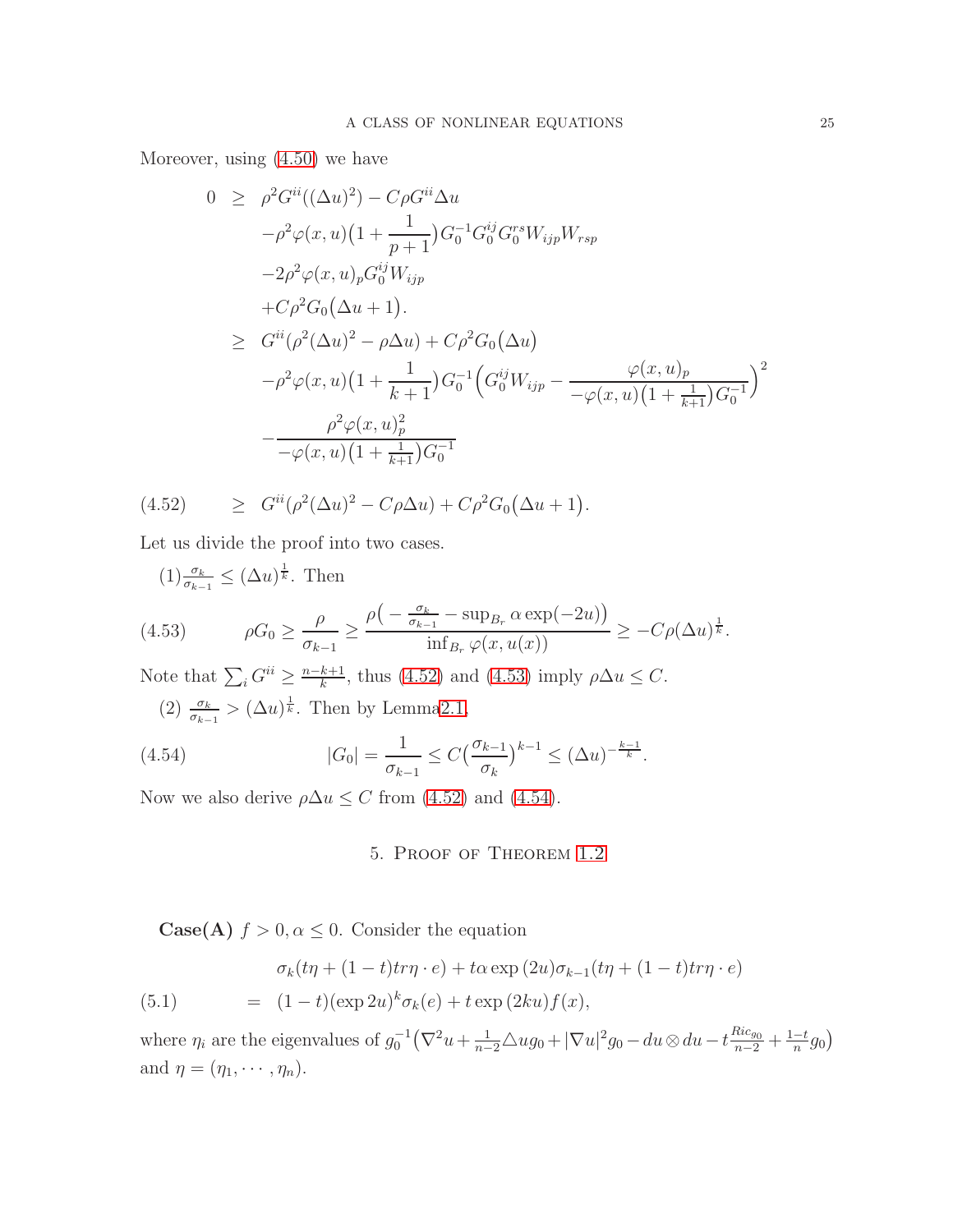When  $t = 0$ , [\(5.1\)](#page-24-3) becomes

(5.2) 
$$
\frac{2n-2}{n-2}\Delta u + (n-1)|\nabla u|^2 + 1 = \exp 2u.
$$

Assume x and y are the maximum and minimum points of u respectively. Then by  $(5.2)$ ,

<span id="page-25-0"></span>
$$
1 \ge \exp(2u(x))
$$

and

 $1 \leq \exp(2u(y)).$ 

Thus  $u \equiv 0$ . In other words,  $u = 0$  is the unique solution for [\(5.1\)](#page-24-3) at  $t = 0$ . Let  $F = G_k + ((1-t)\sigma_k(e) + tf) \exp(2ku)G_0 + t\alpha \exp(2u) := G + t\alpha \exp(2u)$  and  $u_s$  be the variation of u such that  $u' = \varphi$  at  $s = 0$ . Then

(5.3)  
\n
$$
F'
$$
\n
$$
= G^{ij}\varphi_{ij} + 1st derivatives in \varphi
$$
\n
$$
-(-2t\alpha \exp(2u) - 2k((1-t)\sigma_k(e) + tf)G_0 \exp(2ku))\varphi.
$$

Thus linearized operator is invertible since  $\alpha \leq 0$  and  $G_0 < 0$ . (See Theorem 6.14 of [\[GT\]](#page-27-18)) Therefore the degree is nonzero. ( The Leray-Schauder degree is defined in [\[Li89\]](#page-27-19).) Thus after establishing the a priori estimates Lemm[a2.3,](#page-7-1) Lemm[a2.4](#page-7-3) and Lemm[a2.5](#page-7-4) we know that [\(5.1\)](#page-24-3) is uniformly elliptic. In particular, from [\[Eva82\]](#page-26-12) and [\[Kry83\]](#page-27-20),  $u \in C^{2,\alpha}$ , and the Schauder estimates give classical regularity. Lastly, by homotopy-invariance we obtain a solution at  $t = 1$ .

Case(B)  $f = 0, \alpha < 0$ .

<span id="page-25-1"></span>Consider the equation

(5.4)  
\n
$$
\frac{\sigma_k}{\sigma_{k-1}}(t\eta + (1-t)t\tau\eta \cdot e)
$$
\n
$$
= \left( (1-t)\frac{\sigma_k(e)}{\sigma_{k-1}(e)} - t\alpha \right) (\exp 2u),
$$

where  $\eta_i$  are the eigenvalues of  $g_0^{-1}(\nabla^2 u - du \otimes du + \frac{1}{2})$  $\frac{1}{2}|\nabla u|^2 g_0 - tA_{g_0} + \frac{1-t}{n}$  $\frac{-t}{n}g_0$  and  $\eta = (\eta_1, \cdots, \eta_n).$ 

<span id="page-25-2"></span>When  $t = 0$ , [\(5.4\)](#page-25-1) becomes

(5.5) 
$$
\frac{2n-2}{n-2}\Delta u + (n-1)|\nabla u|^2 + 1 = \exp 2u.
$$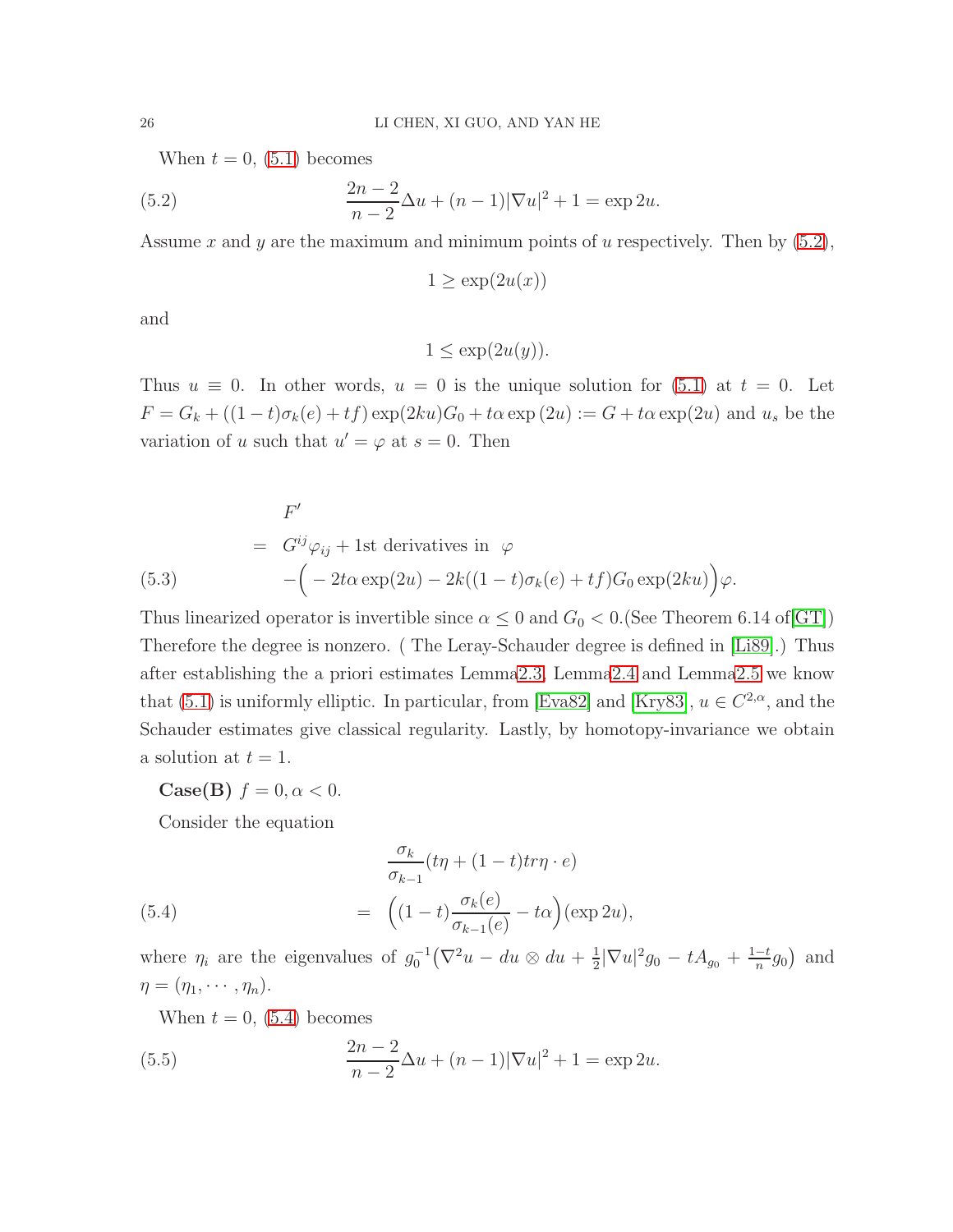Assume x and y are the maximum and minimum points of u respectively. Then by  $(5.5)$ ,

$$
1 \ge \exp(2u(x))
$$

and

$$
1 \le \exp(2u(y)).
$$

Thus  $u \equiv 0$  is the unique solution for [\(5.4\)](#page-25-1) at  $t = 0$ . Besides, the linearized operator is invertible. Therefore the degree is nonzero. ( The Leray-Schauder degree is defined in [\[Li89\]](#page-27-19).) The a priori estimates Lemm[a2.6,](#page-7-2)Lemm[a2.7](#page-7-5) and Lemm[a2.8](#page-8-2) imply that [\(5.4\)](#page-25-1) is uniformly elliptic. In particular, from [\[Eva82\]](#page-26-12) and [\[Kry83\]](#page-27-20),  $u \in C^{2,\alpha}$ , and the Schauder estimates give classical regularity. Lastly, by homotopy-invariance we obtain a solution at  $t = 1$ .

#### **REFERENCES**

- <span id="page-26-0"></span>[Au76] T. Aubin: Equations differentielles non lineaires et problme de Yamabe concernant la courbure scalaire. J. Math. Pures Appl. 55(9) (1976), 269–296.
- <span id="page-26-2"></span>[BM09] S.Brendle and F.C.Marques: Blow-up phenomena for the Yamabe equations II,  $25 \le n \le 51$ . J. Differ. Geom. 81 (2009), 225–250
- <span id="page-26-4"></span>[BV04] S. Brendle and J. Viaclovsky: A variational characterization for  $\frac{n}{2}$ . Calc. Var. Partial Diff. Equ. 20(2004), 399–402.
- <span id="page-26-3"></span>[CGY02a] S.-Y.A. Chang, M.J. Gursky, P.C. Yang: An a priori estimate for a fully nonlinear equation on four-manifolds. J. Anal. Math. 87 (2002), 151-186.
- <span id="page-26-11"></span>[CNS85] L.A. Caffarelli, L. Nirenberg and J. Spruck: Dirichlet problem for nonlinear second order elliptic equations III, Functions of the eigenvalues of the Hessian, Acta Math. 155,(1985), 261–301,
- <span id="page-26-9"></span>[Chen05] S. Chen: Local estimates for some fully nonlinear elliptic equations, Int. Math.Res. Notices. 55 (2005), 3403–3425.
- <span id="page-26-7"></span>[Chen07] S. Chen: Boundary value problems for some fully nonlinear elliptic equations. Calc. Var. Partial Differ. Equ. 30(1) (2007), 1–15.
- <span id="page-26-6"></span>[Chen09] S. Chen: Conformal deformation on manifolds with boundary. Geom. Funct. Anal. 19(4)(2009),1029–1064.
- <span id="page-26-1"></span>[E92] José F. Escobar: The Yamabe problem on manifolds with boundary, J. Differential Geom. 35, no. 1, (1992), 21–84.
- <span id="page-26-12"></span>[Eva82] L. C. Evans: Classical solutions of fully nonlinear, convex, second-order elliptic equations, Comm. Pure Appl. Math. 35, no. 3(1982), 333–363.
- <span id="page-26-10"></span>[G07] B. Guan: Conformal metrics with prescribed curvature curvature functions on manifolds with boundary. Amer. J. Math., 129 no. 4,(2007), 915–942.
- <span id="page-26-8"></span>[GV03a] M. Gursky and J. Viaclovsky: Fully nonlinear equations on Riemannian manifolds with negative curvature, Indiana U. Math. J. 52, (2003), 399–419.
- [GV03b] M. Gursky and J. Viaclovsky: A fully nonlinear equation on four-manifolds with positive scalar curvature. J. Differ. Geom. 63 (2003), 131–154.
- <span id="page-26-5"></span>[GV07] M. Gursky and J. Viaclovsky: Prescribing symmetric functions of the eigenvalues of the Ricci tensor. Ann. Math. 166 (2007), 475-531.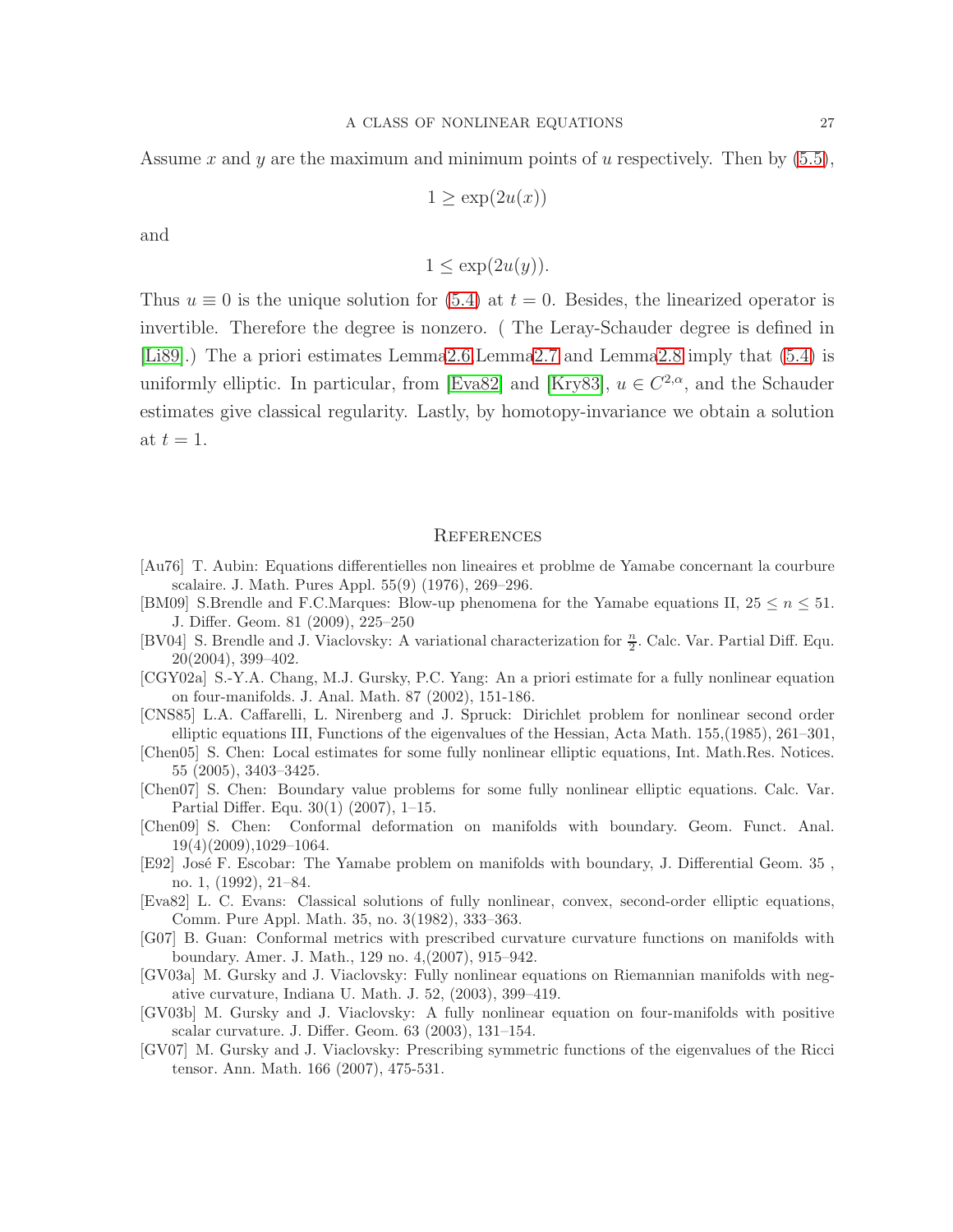- <span id="page-27-12"></span>[GW03a] P.F. Guan and G.F. Wang: Local estimates for a class of fully nonlinear equations arising from conformal geometry. Int. Math. Res. Notices. 26 (2003), 1413–1432.
- <span id="page-27-4"></span>[GW03b] P.F. Guan and G.F. Wang: A fully nonlinear conformal flow on locally conformally flat manifolds, J. Reine Angew. Math. 557 (2003), 219–238.
- <span id="page-27-9"></span>[GLW10] Y.X.Ge, C.S. Lin and G.F. Wang: On the  $\sigma_2$ -scalar curvature. J. Differ. Geom. 84, no. 1  $(2010), 45-86.$
- [GSW11] M. Gursky, J. Streets and M. Warren: Existence of complete conformal metrics of negative Ricci curvature on manifolds with boundary. Calc. Var. Partial Differ. Equ. 41,no 1-2, (2011), 21–43.
- <span id="page-27-18"></span>[GT] D. Gilbarg and N.S. Trudinger: Elliptic partial differential equations of second order. Reprint of the 1998 edition. Classics in Mathematics. Springer-Verlag, Berlin, 2001. xiv+517 pp.
- <span id="page-27-1"></span>[GZ19] P.F. Guan and X.W. Zhang: A class of curvature type equations. Preprint.arXiv:1909.03645.
- <span id="page-27-6"></span>[HL04] Z.J.Hu and H.Z. Li: A new variational characterization of n-dimensional space forms. Trans. Amer. Math. Soc. 356(8)(2003), 3005–3023.
- <span id="page-27-7"></span>[HLS08] Z.J.Hu, H.Z. Li and U.Simon: Schouten curvature functions on locally conformally flat Riemannian manifolds J. Geom. 88(2008), 75–100.
- <span id="page-27-17"></span>[HS99] G.Huisken and C. Sinestrari: Convexity estimates for mean curvature flow and singularities of mean convex surfaces. Acta Math. 183 (1999), no. 1, 45–70.
- <span id="page-27-10"></span>[HSh11] Y. He and W.M.Sheng: On existence of the prescribing k-curvature problem on manifolds with boundary. Commu. Anal. Geom. 19 (2011), 53–77.
- <span id="page-27-15"></span>[HSh13] Y. He and W.M.Sheng: Local estimates for some elliptic equations arising from conformal geometry. Int. Math.Res. Notices. no.2, (2013), 258–290.
- <span id="page-27-13"></span>[JLL07] Q. Jin, A. Li and Y.Y. Li: Estimates and existence results for a fully nonlinear Yamabe problem on manifolds with boundary, Calc. Var.Partial Differ. Equ., 28 (2007), 509–543.
- <span id="page-27-20"></span>[Kry83] N. V. Krylov: Boundedly inhomogeneous elliptic and parabolic equations in a domain, Izv. Akad. Nauk SSSR Ser. Mat. 47,no 1 (1983), 75–108.
- <span id="page-27-0"></span>[Kry95] N. V. Krylov: On the general notion of fully nonlinear second order elliptic equation. Trans. Amer. Math. Soc. 347 (3),(1995), 857–895
- <span id="page-27-3"></span>[KMS09] M.A. Khuri, F. C. Marques and R. M. Schoen A compactness theorem for the Yamabe problem. J. Differ. Geom. 81 (2009), 143–96.
- <span id="page-27-8"></span>[L58] A. Lichnerowicz: The Geometry of Transformation groups [Gometrie des groupes detransformations]. Noordhoff International Publishing, Paris (1958).
- <span id="page-27-5"></span>[LL03] A. Li and Y.Y. Li: On some conformally invariant fully nonlinear equations. Comm. Pure Appl. Math. 56 (2003), 1416–1464.
- <span id="page-27-14"></span>[LL06] A. Li and Y.Y. Li: A fully nonlinear version of the Yamabe problem on manifolds with boundary. J. Eur. Math. Soc., 8 (2006), 295–316.
- <span id="page-27-19"></span>[Li89] Y. Y. Li: Degree theory for second order nonlinear elliptic operators and its applications. Comm. Partial Differential Equations. 14(1989), 1541–1578.
- [Li09] Y.Y. Li: Local gradient estimates of solutions to some conformally invariant fully nonlinear equations. Comm. Pur. Appl. Math. 62 (2009), 1293–1326.
- <span id="page-27-11"></span>[LiSh05] J.Y. Li and W.M. Sheng: Deforming metrics with negative curvature by a fully nonlinear flow. Calc. Var. Partial Differ. Equ. 23,(2005), 33–50.
- <span id="page-27-16"></span>[LT94] M. Lin and N.S. Trudinger: On some inequalities for elementary symmetric functions. Bull. Aust. Math. Soc. 50(1994), 317–326.
- <span id="page-27-2"></span>[S84] R. Schoen: Conformal deformation of a Riemannian metric to constant scalar curvature. J. Diff. Geom.20 (1984), 479–495.
- [S91] R. M. Schoen: On the number of constant scalar curvature metrics in a conformal class. In Differential geometry, volume 52, pages 311–320. Longman Sci. Tech., 1991.